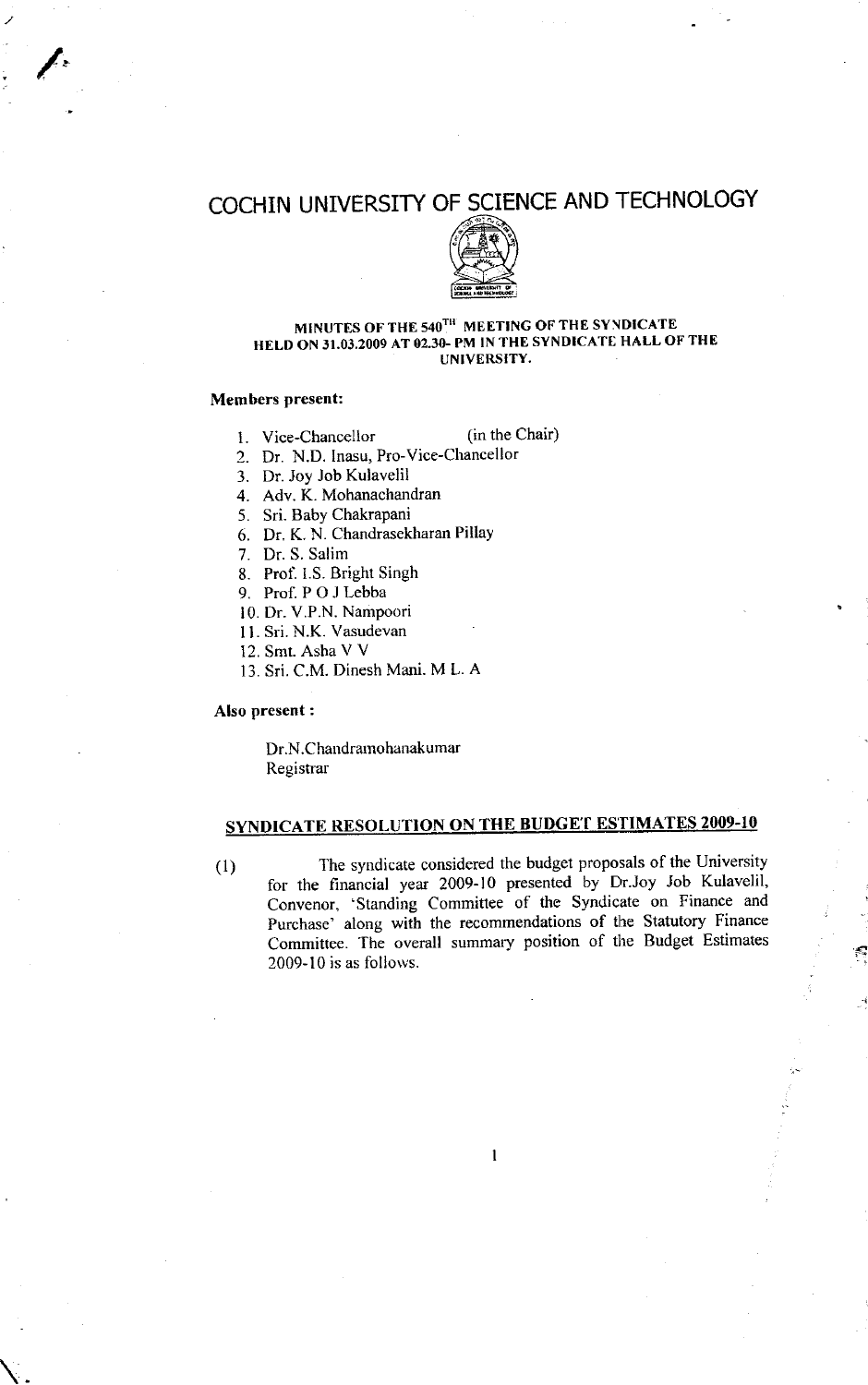#### OVERALL FINANCIAL POSITION:

### (1) CUSAT - General fund

|                |                                                    | (Rs. in lakhs) |         |          |  |
|----------------|----------------------------------------------------|----------------|---------|----------|--|
| <b>SI.No:</b>  | <b>Particulars</b>                                 | Non-<br>pian   | Plan    | Total    |  |
|                | Opening Balance 1.4.2009                           | 390.09         | 2250.22 | 2640.31  |  |
| $\overline{2}$ | Budgeted Receipts BE 2009-10                       | 4031.61        | 3753.52 | 7785.12  |  |
| 3              | Sub Total [1+2]                                    | 4421.70        | 6003.74 | 10425.44 |  |
| 4              | <b>Budgeted Expenditure BE 2009-</b><br>10         | 5145.26        | 4657.06 | 9802.32  |  |
| 5              | <b>Budgeted Closing Balance</b><br>31.3.2010 [3-4] | (723.57)       | 1346.68 | 623.11   |  |

### (2) SELF FINANCING SECTOR

|                |                                                    | (Rs.in lakhs) |              |              |         |  |
|----------------|----------------------------------------------------|---------------|--------------|--------------|---------|--|
| SI.no:         | <b>Particulars</b>                                 | <b>SOE</b>    | <b>CUCEK</b> | <b>KMSME</b> | Total   |  |
|                | Opening Balance 1.4.09                             | 3282.34       | 251 49       | (781.13)     | 2752.70 |  |
| $\overline{2}$ | Budgeted Receipts BE 2009-<br>10                   | 960.59        | 529.13       | 208.32       | 1698.03 |  |
| 3              | Sub Total [1+2]                                    | 4242.93       | 780.62       | (572.82)     | 4450.74 |  |
| 4              | <b>Budgeted Expenditure BE</b><br>2009-10          | 2796.55       | 765.38       | 386.96       | 3948.89 |  |
| 5              | <b>Budgeted Closing Balance</b><br>31.3.2010 [3-4] | 1446.38       | 15.24        | (959.78)     | 501.85  |  |

(Figures in brackets indicates funds deficit)

a

(2) The Convenor's Budget speech is at  $APPENDIX - I$ . Dr. Joy Job Kulavelil began his budget presentation by broadly reviewing the overall educational scenario in the global and national context and finally narrowing down to the State level. Aspects like -Commercialization & Globalization; Higher education being treated as a 'Non merit' good; Growth of Private/Corporate Universities; Withdrawal of Government funding to Higher Education; Issues of 'Excellence' & 'Equity' in Higher Education; Need for strong leadership in Higher Education; Divide between Private & Public Institutions etc. were touched upon. He summed up the scenario by suggesting the concept of 'Public-Private Partnership' as a plausible solution for strengthening Higher Education in the present context.

(3) He then went on to broadly review the performance of CUSAT over the past years. Some of the major milestones in this regard, culminating with the developments that led to the decision of transforming CUSAT into IIEST were highlighted. He felt that this particular move had an adverse impact on the developmental initiatives of CUSAT. Pointing out the necessity of CUSAT to be retained as <sup>a</sup> State Universily (since the IIEST was envisaged to be governed by the NIT Act  $&$  Statutes), he felt that CUSAT should surge ahead with the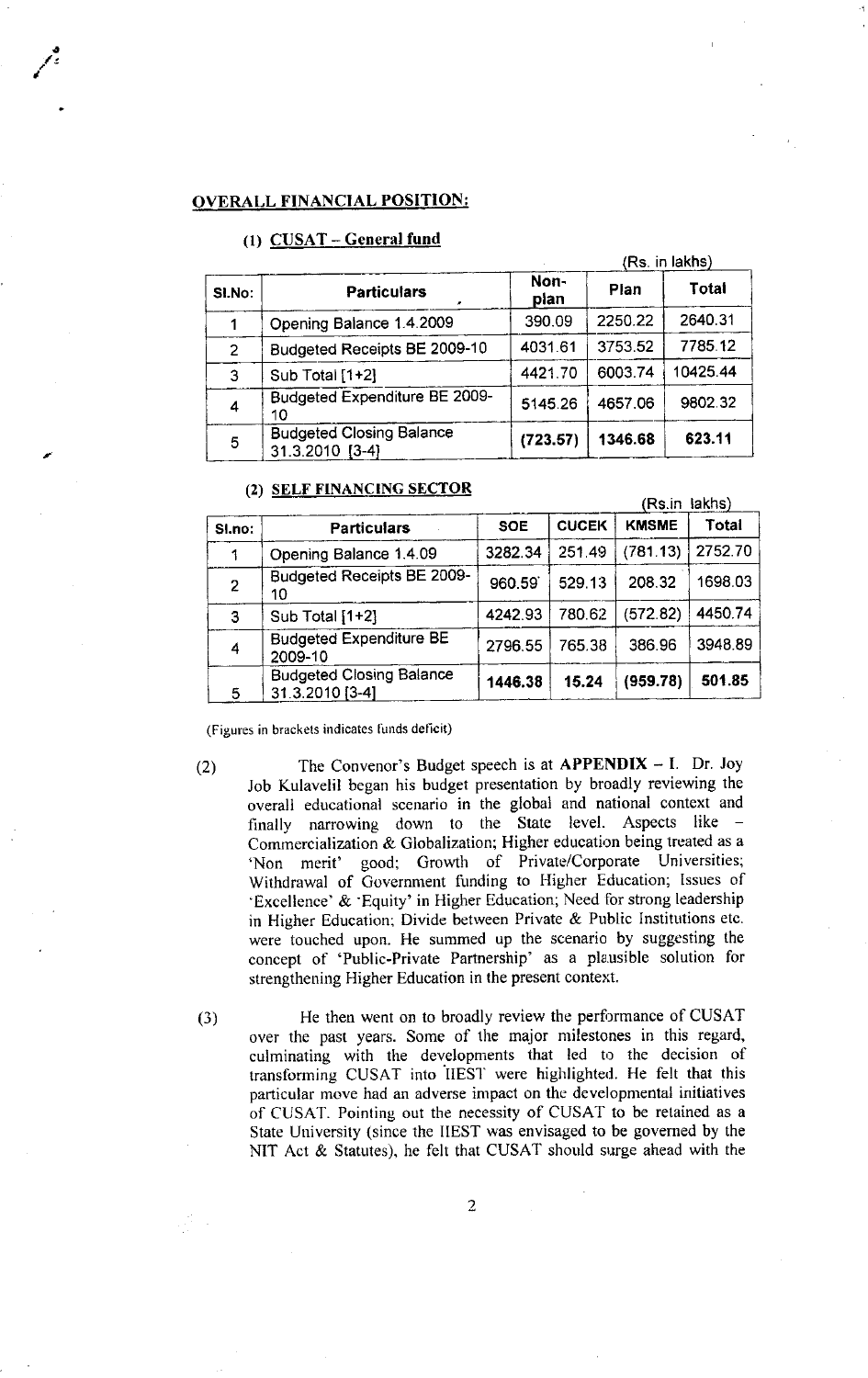twin theme of Excellence and Equity as its priorities. He expressed his strong desire to see CUSAT flourishing as a University with a motto of "Towards more social responsibility" in the changing scenario of globalisation.

- Dr.Kulavelil opined that the non availability of funding to  $(4)$ CUSAT under the IIEST programme could be duly made up by funding under the UGC scheme for 'University with Potential for Excellence' (UPE), which was so recommended by the UGC Inspection Team for the XIth plan and by starting BS & Research programmes based on the recommendations of the Indian Academy of Sciences.
- The status of some of the ongoing projects which merited urgent  $(5)$ attention by the University during the coming year was then touched upon. These included completion of  $-$  SOE Software Engineering Block: SOE Girl's Hostel; CUCEK-Main Building Complex; Ship-in-Campus of KMSME; Science Seminar Complex; Widening of the University Main Road etc. He also touched upon the various inadequacies in the existing systems in CUSAT. Adhocism in decision making, Lack of staff motivation, Lack of a conducive working environment, Lack of Training & Orientation to staff, Lack of effective monitoring mechanisms, Lack of accountability & fixing of responsibility were some of the aspects highlighted in this regard.
- A SWOT (Strengths, Weaknesses, Opportunities and Threats)  $(6)$ analysis for CUSAT was then presented. Highlighting the swing in the funding pattern of education from Public to Private and finally to direct funding by the beneficiary, as also some of the pointers to the future in Higher education like – the need to be holistic  $\hat{\mathbf{x}}$  trans-disciplinary; the need for strategic alliance with industries; the emergence of Knowledge Economy & Post Market Economy; the importance to be given to the social context; the changes in the labour market; the corporatization & globalization of Universities; etc. Dr.Kulavelil felt that it is high time for universities to shift from 'Monophonic'(University) to a 'Polyphonic (Multi-varsity) concept of functioning and that Multiple Source Funding was a more healthy and sustainable mode of funding to make higher education more sustainable.
- The trend of University finances over the past decade was also  $(7)$ discussed- both for the main University and the self financing sector. The anticipated funds deficit in the non plan sector was brought to attention. The precarious financial position of the CUCEK and KMSME was also highlighted and the need for these two self financing institutions to find ways & means to enhance its revenue generation to sustain itself was emphasized upon.
- The Syndicate was also informed that CUSAT does have scope.  $(8)$ to obtain substantial funding in the coming years in order to sustain its developmental activities. These included - Substantial increase in XIth plan allocations from UGC (Rs.20 crores); UPE-UGC (Rs.20 crores);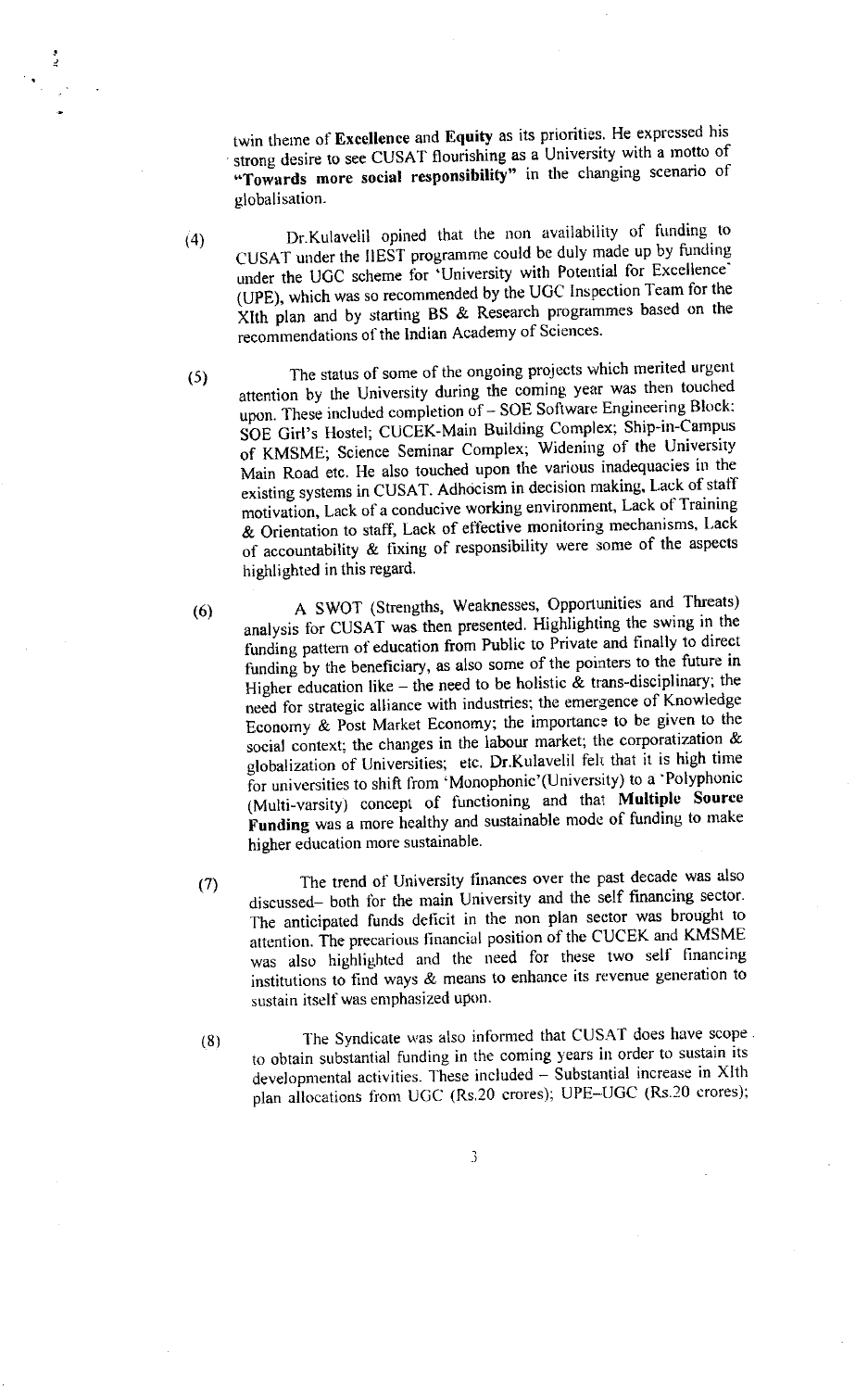BS programme-MHRD (Rs.50 crores); Research Upgradation funding-MHRD (Rs.200 crores); Special assistance for Infrastructure Development-MHRD (Rs.10 crores) and 13<sup>th</sup> Finance Commission awards (about Rs.120 crores).

 $(9)$ 

Dr.Kulavelil finally summarized the pending/ongoing projects proposed to be given priority for completion and new ventures proposed for the implementation during the financial year 2009-10. which are listed below. These, he stated were based on the outcome of pre-budget discussions with the members of the Standing Committee of the Syndicate on Finance & Purchase and with various sections of University Community including representatives of Students and Teaching & Non teaching staff:-

### Pending/Ongoing projects:

- SOE Software Engineering Block
- SOE Girl's Hostel
- CUCEK-Main Building Complex
- Ship-in-Campus of KMSME
- Science Seminar Complex
- · Widening of the University Main Road

#### New ventures proposed:

#### Academics:

- · Developing the School of Industrial Fisheries into a world class institution with the help of Ministry of Fisheries-Rs.5 crores
- Introducing Coir and Geo-textiles studies and research (an interdisciplinary centre to be funded by Central & State Govt, Coir Board  $etc.$ )
- Establishing a Centre for Nano-Technology (an inter-disciplinary centre)
- Adopting a twin approach of research and extension to study Global warming and sea level rise
- Establishing a Centre for Non-conventional Energy studies
- IPR-Strengthening of the existing centre at School of Legal Studies
- Infrastructural facilities in departments with large student population such as SMS and Computer Applications to be strengthened

### For Students:

- Roofing of the Open air auditorium for holding programs saving lakhs of Rupees
- University Research Fellowships to be increased from 120 to 150 nos
- Amount for M.Phil scholarship to be increased from Rs.600 to Rs  $1000$
- Completing Ladies hostel for B.Tech students

### **Common Facilities:**

• Converting CIRM into a 'Knowledge Hub' & Software Development **Support Centre**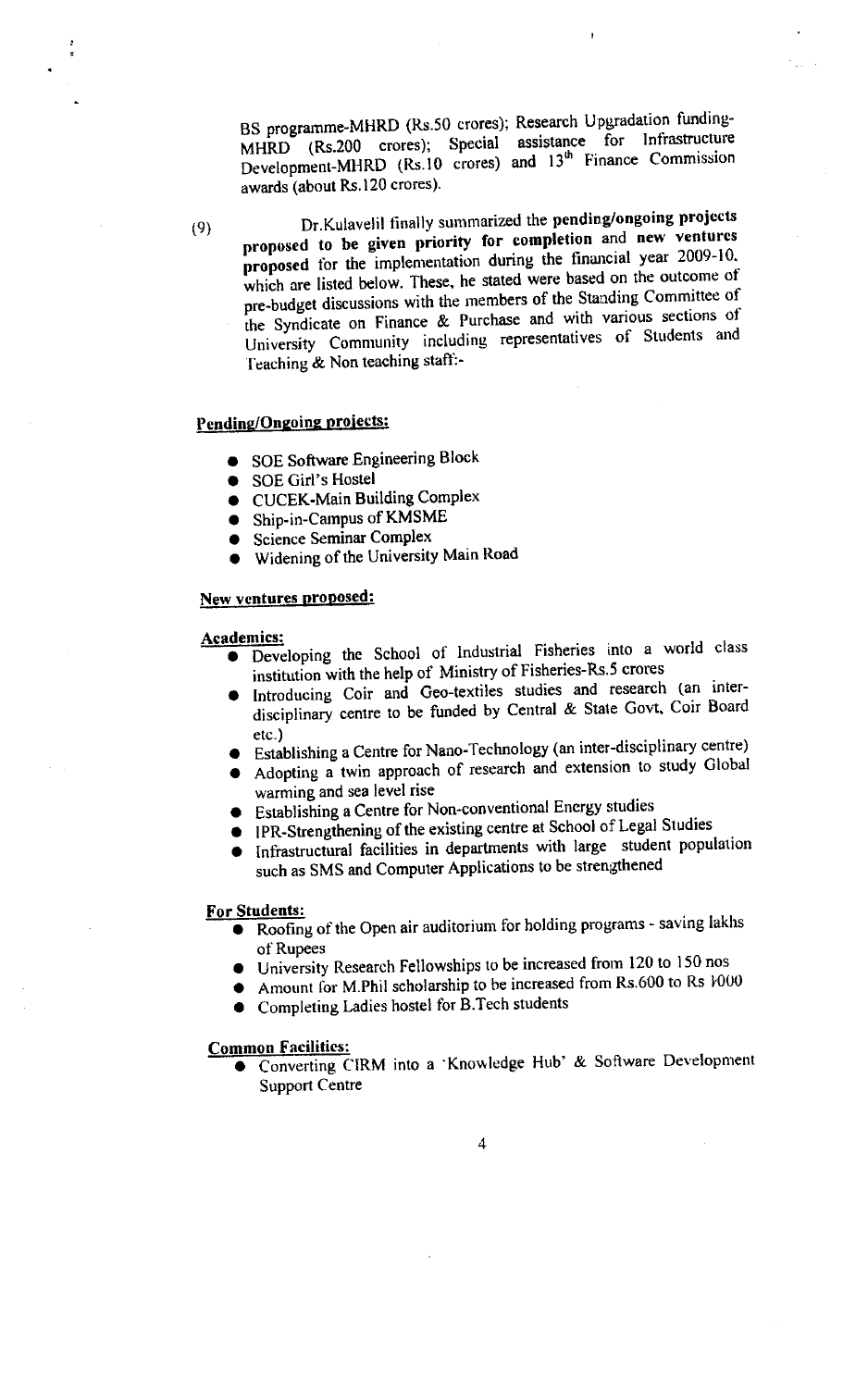- Strengthening the Incubation centre and Industry-University Interaction Cell
- Housing the Directorates of Management of Budget and Resources and Sponsored Research and Industrial Consultancy
- Providing additional space & infrastructure for CUSAT-Document Delivery System in the University Library

### Infrastructure improvements:

- Extension of 3rd floor of Administrative Building  $\bullet$
- Multi purpose building for SOE classrooms and Convention Centre
- Common Amenities Centre
- Extension of road to Canteen Junction and landscaping in a phased manner
- Renovation of Visiting Faculty Complex
- Athithi Bhavan rooms improvement
- 'Ship in Campus' to be completed soon
- Infrastructural facilities at SOE to be provided.
- Divisions relocation to be done
- C-SiS: Additional support to be provided

### **Alumni Relations:**

- $\bullet$ Alumni relations to be strengthened at department level and an apex body at University level also to be formed for this
- Alumni to be given accommodation if they so desire when visiting campus
- Plans to generate Rs.5 crores by tapping the Alumni

### **Improving Administration & Governance:**

- Staff Training
- Work study and process simplification
- Increased use of IT in phased manner
- Electronic repository of Govt. orders and other important documents for reference
- Mechanism for periodic monitoring of work Admin, Exam and Finance
- Complete Payroll & Financial Accounting System to be computerized
- Procedure manual for Purchase and incurring all other expenditure if need be by making Statutes
- Accounting manual
- More space for Finance wing
- A vision document and Exam manual to be released and implemented
- Training to be given for Teachers / Examiners
- ARIS Lab Upgradation
- More space to be given for Exam Wing
- Issue of Degree Certificates to all PG students /UG students along with **Result release**

**Welfare Measures:** 

Creation of a 'Pension Fund' for the main University and also for each of the self financing institutions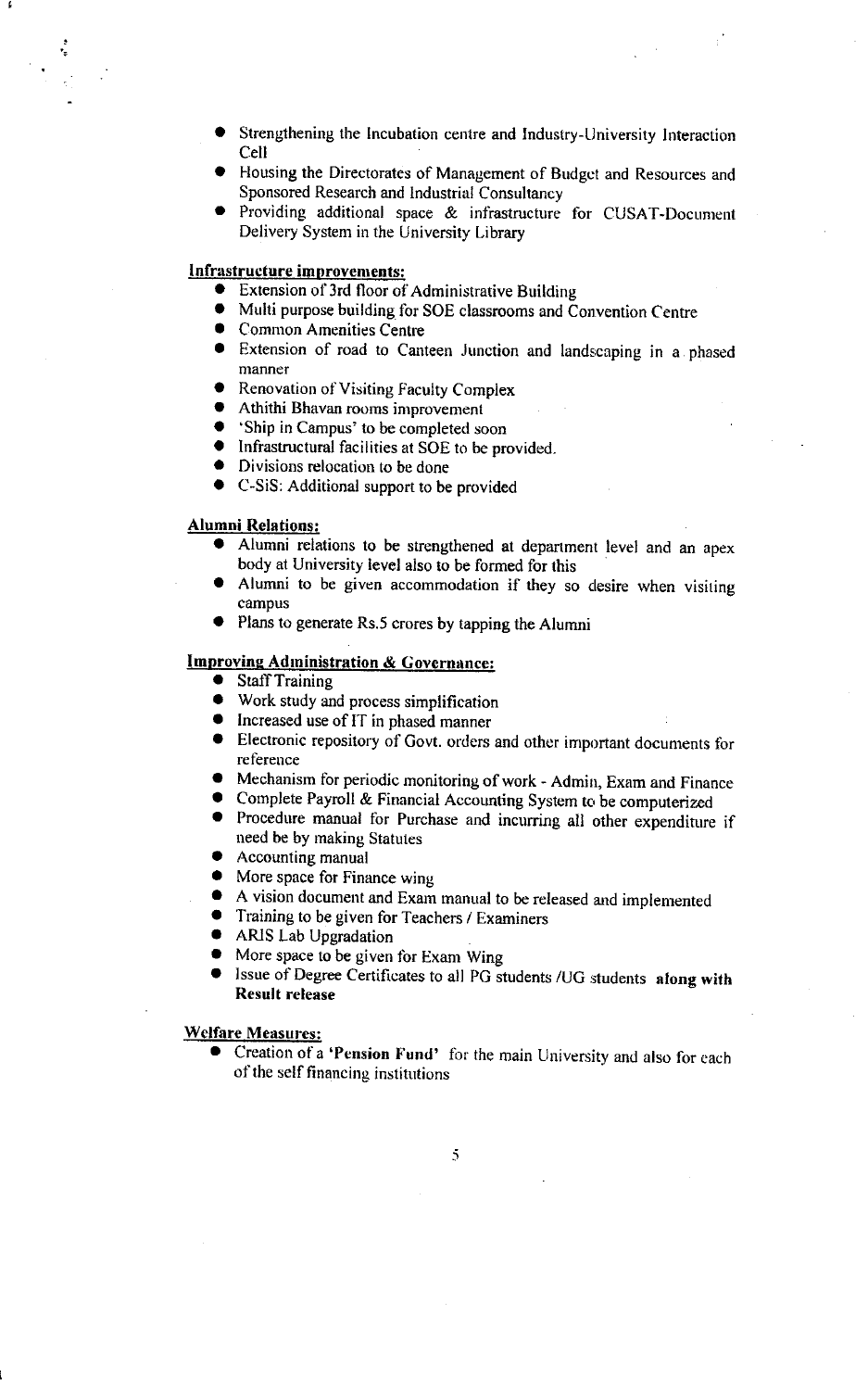- o Health Centre to be nrade operational in collaboration with CAPE Medical college
- **•** Staff Day celebrations- Rs 1 Lakh provided
- Rest room for Lady staff in Administrative building
- Improvements in Day Care Centre
- Faculty Club renovation and space for Staff Club

#### Others:

- CUSAT DAY' to be celebrated with Open House, Seminar and Alumni get together
- Other important days like 'World Environment Day', 'Science Day' etc. to be celebrated by the University.
- ( l0) Taking part in the deliberations, all members of the Syndicate unanimously congratulated the Convener for his excellent and thorough presentation of the overall educational scenario, a realistic assessment of ihe present status of CUSAT vis-d-vis thls scenario and also the plan of action for the future. The initiative to provide a 'Pension Fund' for teachers in the self-ftnancing sector was parlicularly appreciated by all members.

Major recommendations made by the members are summarized below:-

- Dr. K. N. Chandrasekharan Pillai: Status of our Recognized Institutions not addressed; University should start a course on 'Disaster Management': More Quarters to be constructed for Teaching & Non teaching staff. a
- Dr.V.P.N.Nampoori: Impact of UGC pay revision to be reflected in the budget; All vacant teaching posts to be filled up; The Centre for Science Communication ought to have given fund allocation
- a Sri. Dinesh Mani, MLA: Campus Development should be given priority  $$ acacia trees to be replaced by better varieties; University to take initiative in Technology Development for 'Waste Treatment'; Sewage Treatment from Hostels to be addressed; Cochin Corporation also to be involved in'Climate Studies'to be initiated by CUSAT; Regarding Coir Technology development Government of Kerala can give necessary support, including finance.
- a Prof. P.O.J. Lebba: University ought to have addressed the area of -Educational Technology'.
- $Adv.K.Mohanach and ran: Welfare measures not addressed adequately$ mainly Staff Quarters & University's contribution to Welfare Fund; University to ensure that the proposal to strengther the IPR chair does not conflict/duplicate with the activities already established in the School of Legal studies. a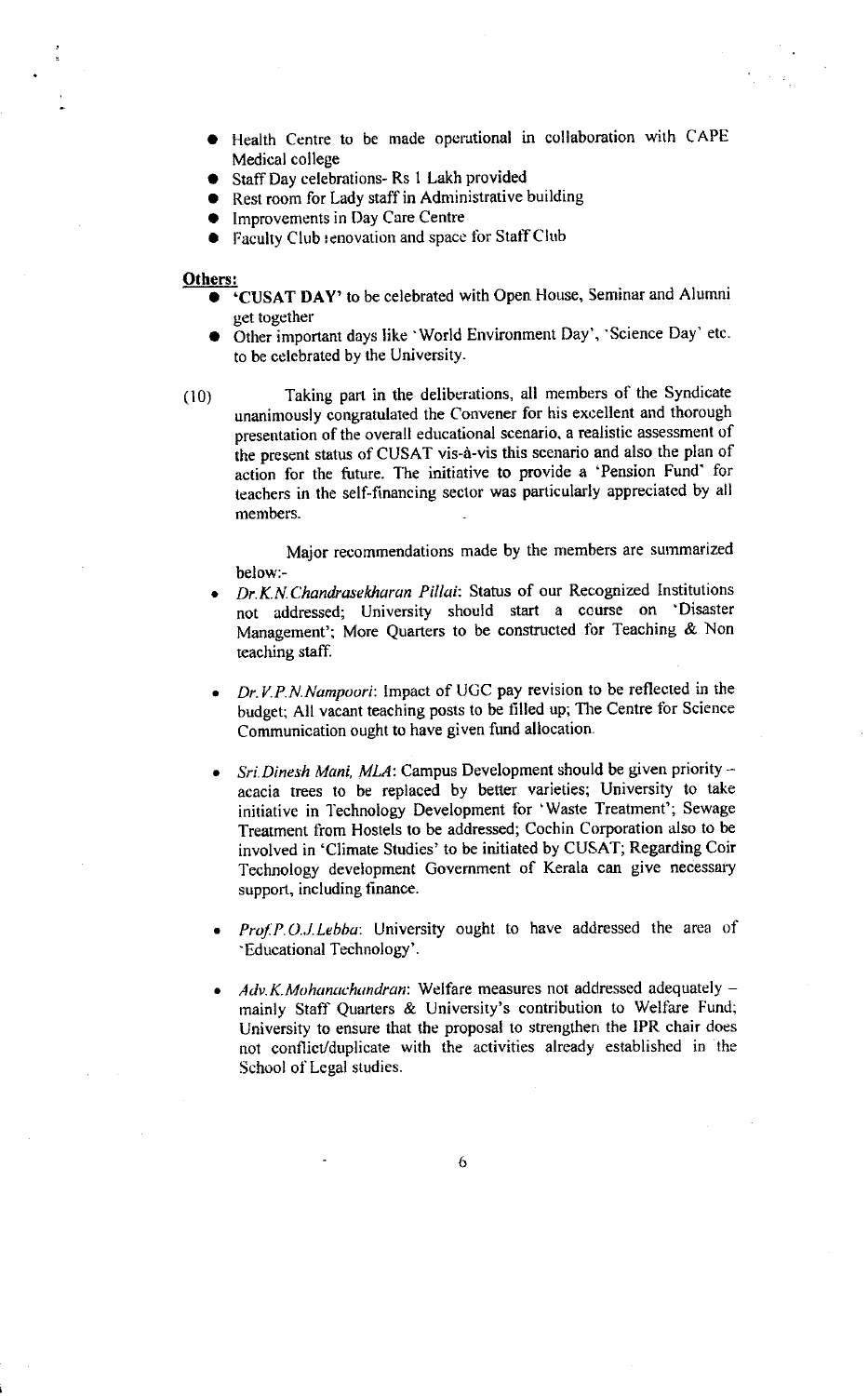- Dr.I.S.Bright Singh: The request for a Hostel for lady researchers of the Lake side campus which was made in the previous budget discussion also, has again not been addressed this time. This needs to be accorded priority.
- Kum. V.V.Asha: Additional classroom  $\&$  library facilities for the B.Tech students need to be seriously addressed. a
- Dr.S.Sulim: University to give a major thrust to e-governance in all areas of administration; Where ever possible, the concept of 'Single Window' to be introduced from the point of view of Good Governance; A national sports event to be conducted by CUSAT in order to make the University more visible at the national level. a
- Sri. N. K. Vasudevan: University to focus on Campus Development as a priority item. a
- Sri.Buby Chakrapani: In addition to increasing the no. of University Research Fellowships and scholarship amount for M.Phil students, the no. of Research Associateships may also be increased; lt appears that no action has been initiated for giving awards for the Best Teacher  $\&$  Best Researcher as declared in the previous year's budget. This should be followed up. a
- The Convener informed the House that for the proposals already made in the budget, the financial outlay already exceeds the available funds significantly. The situation thus calls for exploring sources for additional funding support if all existing proposals are to be addressed. Nevertheless, he assured the members that all the above issues shall be addressed during the coursc of the year, subject to availability of funds. (ll)
- Thereafter the Syndicate resolved to approve the Budget Estimates for the year 2009-10 including the pending/ongoing projccts proposed to be given prioriry for completion and ne\y ventures proposed for the implementation during the financial year 2009-10 as presented by the Convenor.  $(12)$

REGISTRAR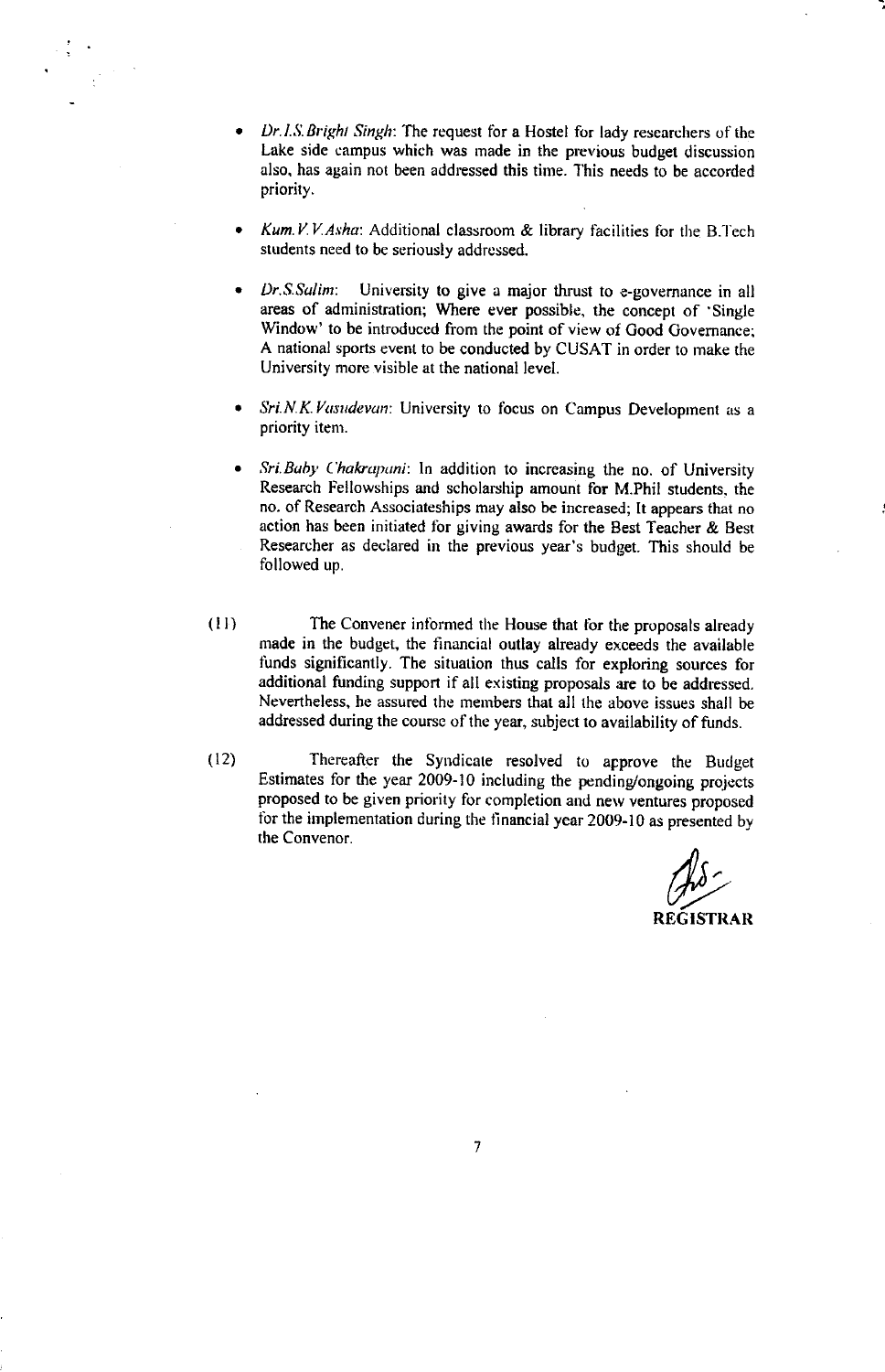## COCHIN UNIVERSITY OF SCIENCE AND TECHNOLOGY

 $Appundix$ 

**BUDGET SPEECH** (Financial Year 2009-10)

(Budget speech delivered by Dr. Joy Job Kulavelil, Convenor, Standing Committee of the Syndicate on Finance and Purchase on 31-03-2009)

### Preface

The modern University stands at the gateway of a range of futures. In other words, the traditional Universities are under challenge/ pressure from various forces. The Universities we see around are 800-900 years old. They are/were very specialized institutions treated with high esteem. They are/were highly insulated to protect them from external pressures and therefore they could stand the test of time. The Universities are specially bestowed with autonomy  $-$  a unique form of insulation from external pressures & influences provided by the society and maintained for centuries. But such *academic* ethos has been under strain and while in some ways it has weakened, it has survived according to Edward Shils. Along with autonomy, democratic form of governance is also being practiced in the Universities worldover.

But globalization has changed the traditional values of the University of yester years. Some academics argue that the "University has lost its soul". As a result maintaining autonomy, academic freedom and a commitment to the traditional goals of University will be difficult. Long back H.G.wells derected a crack in this insulation of the University and asks "*Why are our Universities floating above the general disorder* of the mankind like a beautiful sunset over a battlefield?" It is in this context that observation of Chancellor Langenberg of Maryland University becomes relevant. He predicted that "many Universities may die and many may change beyond recognition". The academic community which is generally highly resistant to changes has to understand the assumption embedded in his forecast. The intellectual freedom that we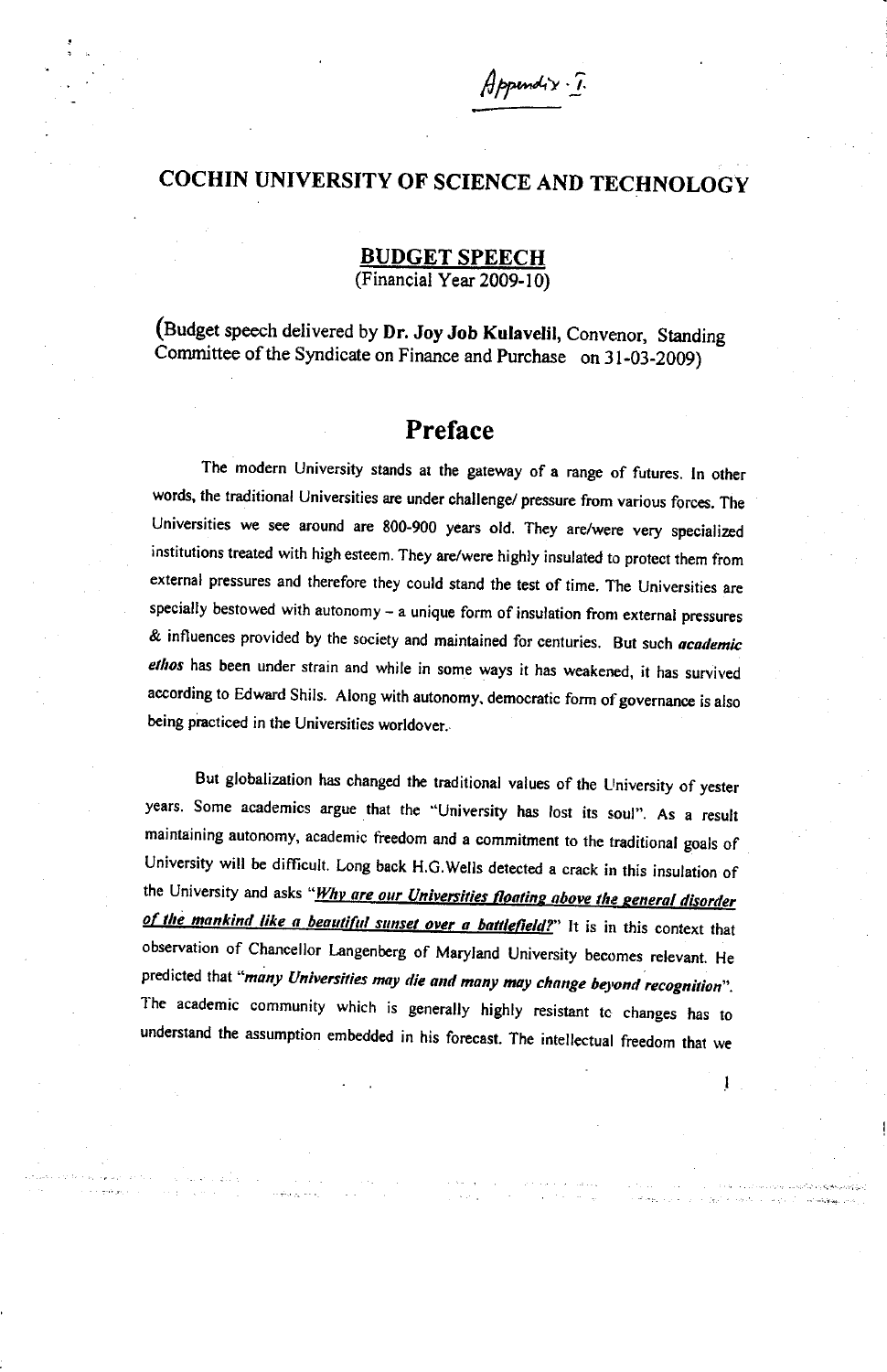today enjoy in Universities and the democratic form of governance will all become part of history and we would have to say good-bye to academic freedom!

It is in this backdrop, I would like to take stock of the situation in CUSAT, the only Science & Technology University in the State, was designated to be elevated to an IIEST- if it is an elevation or takeover of a state University by lhe Centre, is a subject matter of debate and may perhaps depend upon one's perspective about CUSAT. The recommendation to convert CUSAT to IIEST was made by a committee headed by Dr. M Anandakrishnan, an academic of repute, based on the misinformation that CUSAT is strong in Engineering Sciences and Technology. The fact that CUSAT is well known as a Research University, particularly in basic sciences may have been kept out from the committee by the then University authorities, perhaps with the intention of handing over the well developed State University to Centre. In order to convert this State University, the then CUSAT administration with the help of certain section of the inedia created a false propaganda that CUSAT will be converted to an IIT. All the documents published in the form of vision document show that CUSAT will be elevated to an llT level' institution like llEST. This is basically wrong and willfully projected to the public of Kerala. They wanted to mislead the public and create wrong notions among the people. But the truth lies else were. IIT's have a *halo* around it as a superior academic institution and the halo was used wrongly to hand over CUSAT to Central Government.

IIEST was intended to be a new brand of institution designed to generate a pool of qualified engineering graduates/post graduates who would be willing to opt for teaching as their profession. The U.R Rao Committee Report 2003- Revitalizing Technical *Education* contains the idea of creating a new brand of Technical institutes  $-$  Indian Institute of Engineering Science and Technology  $-$  IIEST  $-$  to overcome the acute shortage of qualified faculty. The U.R. Rao Committee estimates that about 10000 Ph.D holders and 30000 M.Tech degree holders are required to fill up the vacant positions in the Engineering Colleges all over the country. The IIEST's are designed with the limited objectives of producing M.Tech Degree holders. U.R. Rao committee observes that "The virtual explosion in the number of technical institutes fuelled by speculative rather

t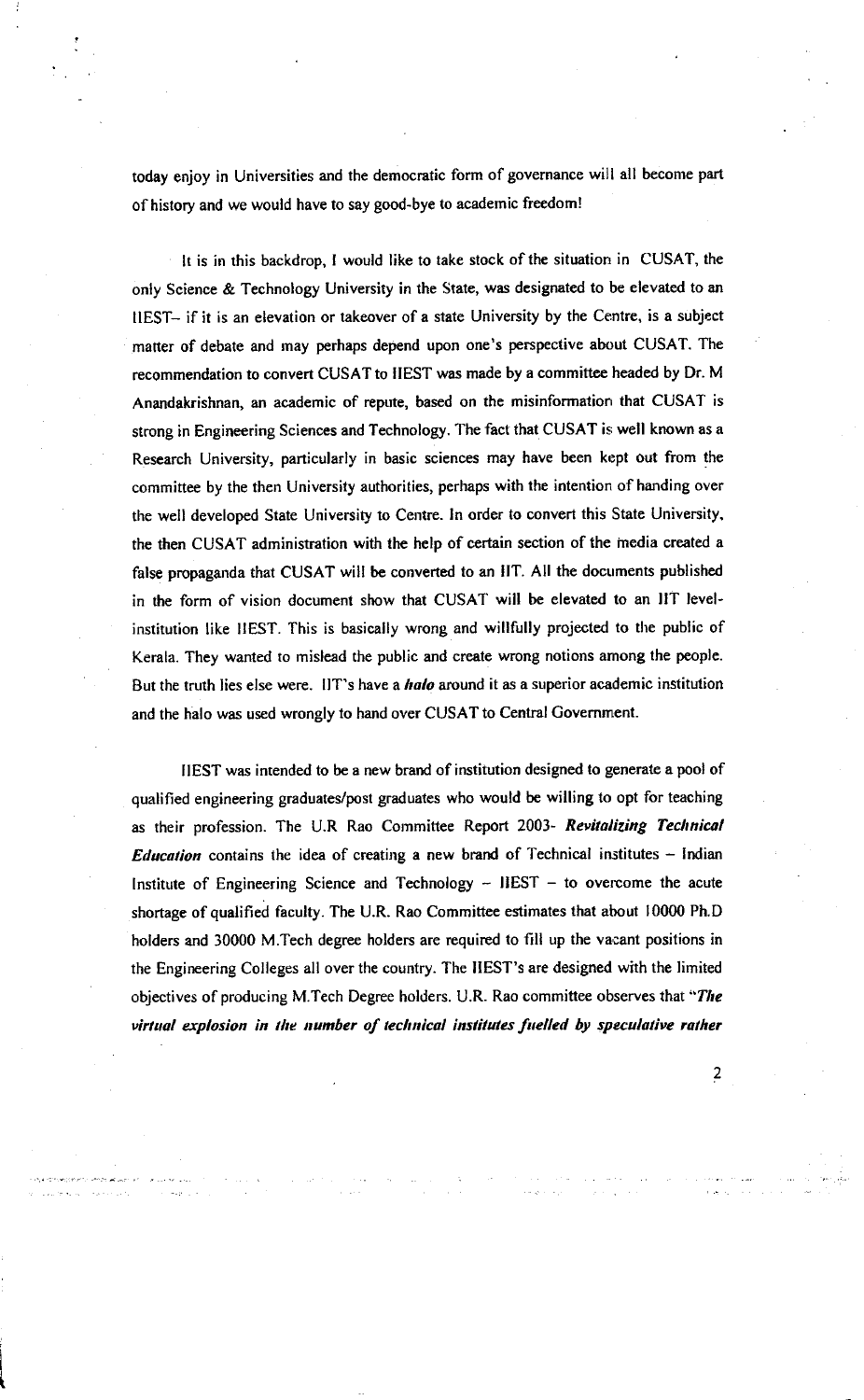than real demand and exploited by self financing enterprises has resulted in technical education expanding beyond sustainable levels". He adds further that it is a matter of great concern to find that over 90% of technical and engineering graduates are studying in non accredited institutions. As a result of this explosive growth, faculty availability in these types of institutions is a real problem now. Hence U.R Rao Committee recommended that some of the engineering institutes may be converted to Indian Institute of Engineering Science & Technology - IIEST. The U.R. Rao Committee never intended fully developed Universities to be converted to IIEST and the same is explicitly made clear in his report submitted to MHRD. This is all the more evident from the fact that all institutions identified for conversion to IIEST are Engineering Colleges or Institutes affiliated to Universities across the country. The congress led AP Govt. refused to covert their Engineering college to IIEST, and they got a new llr. Same was the case with other States and other Universities in India. The Engineering Institute of Banaras Hindu University, designated as IIEST has been elevated to IIT. As of today, Govt. of India has given sanction for 8 new IITs, unfortunately Kerala did not figure in the MHRD list.

After giving sanction for 8 new IIT's, MHRD constituted a committee for the upgradation of cochin University of science and rechnology and Eengal Engineering Science University (Bengal Engineering College till recently & converted to Deemed University) into IIEST. It is important to note that cUSAT and BESL are incomparable. For the purpose of assessing the financial and administrative implications of the proposed upgradation, a meeting was held at MHRD on 10.06.2008, where vice chancellor's of CUSAT, BESU and Dr. D.V.Singh were invited in addition to the officials of MHRD. In that meeting Dr. Gangan Prathap made the Kerala covernment's position clear. The vice Chancellor's submission to MHRD is based on the fact that IIEST is to be as per the NIT Act and Statutes. MHRD indicated that NIT Act is an umbrella Act which could accommodate the incorporation of Cochin University of Science and Technology also. But Dr. Gangan Prathap made it very clear that this will not be acceptable to Government of Kerala. Dr.D.V.Singh former Director of IIT Roorkee and member of MHRD Committee observed that Cochin University of Science and Technology was wrongly

J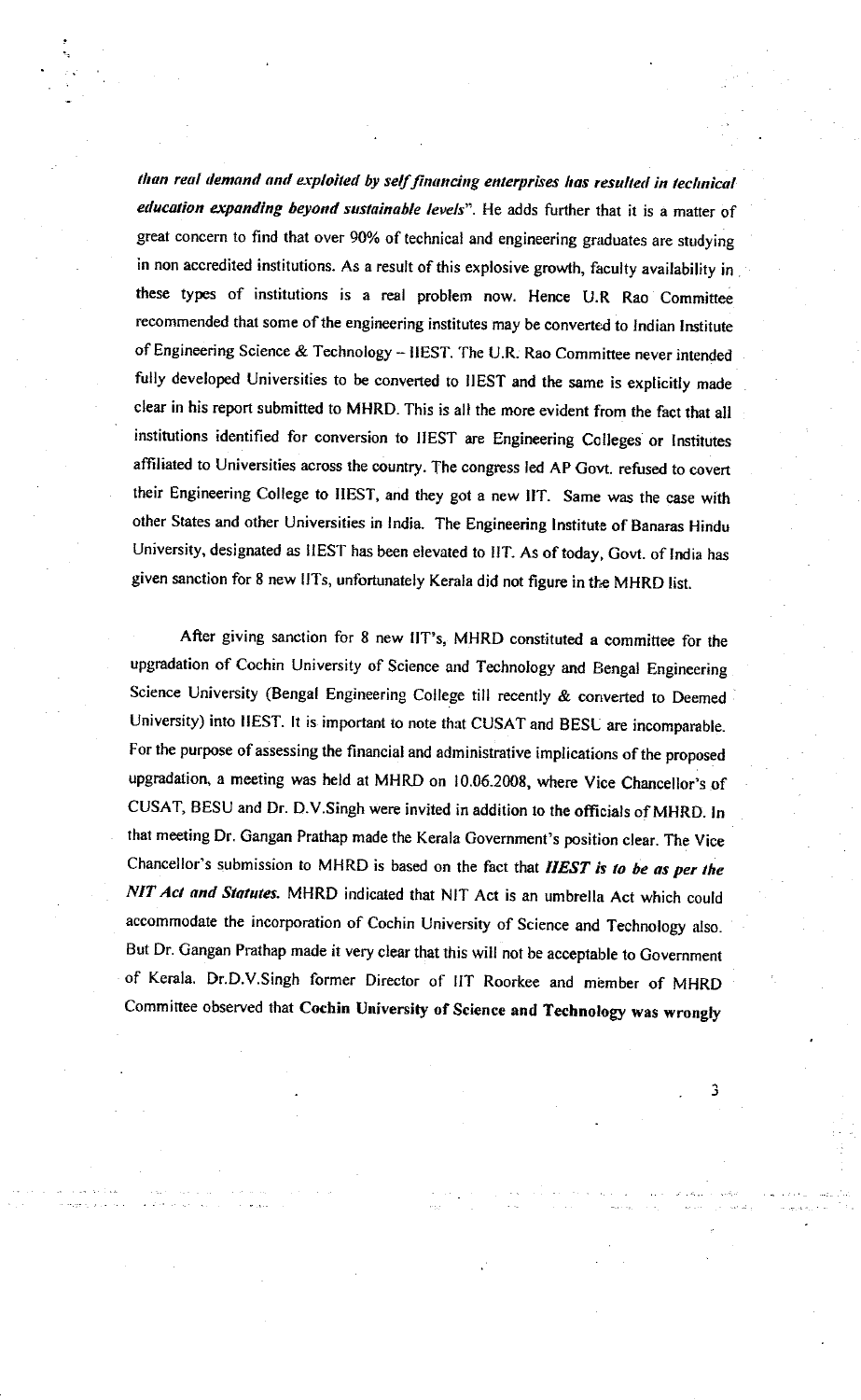identified for the conversion to IIEST: The decision of State Government to hand over CUSAT to Central Government is NULL and VOID!!

For the last couple of years, CUSAT has been struggling for its existence and maintenance of its character and identity as a Science & Technology University. ln this struggle, CUSAT has lost at least temporarily, some of its attractive features, including financial loss, infrastructural deficiencies, loss of academic directions & innovations, research, extension and a host of other activities. During the last financial year CUSAT, got only Rs. 2 crores as its plan fund from the State Government. The false propaganda that CUSAT is going to be elevated to IIT level institution like IIEST with a financial support of Rs. 500+ crores by MHRD had driven away all the funding agencies including State Government from supporting the University. The wrong notion that CUSAT may be taken over at any point of time has led to adhocism in every sphere of administration, tinance, management and even in academic activities. That CUSAT's future was <sup>a</sup> foregone conclusion was the mood prevalent in the University. Such an atmosphere has led the University to chaos and confusion. And there was a strong feeling that when the take over by the Center takes place, the deficiencies and inefficiencies (omissions and excesses) can be masked / covered. When the CUSAT budget for (2008-09) was presented, the impression given was "This would be the last budget of  $CUSAT$ ". Let me tell you my distinguished colleagues, that CUSAT has survived!. CUSAT has resurrected. 1 feel honored when I present the CUSAT Budget for the year 2009 -2010 with your blessings. Further, this University will remain and flourish as a state University with the twin theme of excellence and equity as its priorities.

#### Pattern of Funding:

Budget is by far the most important document of planning and control which spells out the plans, aspirations and perspectives of a University. But of late, the importance of this docurnent has been diluted, because projections in the budget as receipts and expenditure are not realistic. lt very often presents a rosy pictuie and misleads the academic community and the general public. E.T.Mathew after studying the finances of Kerala University came to the conclusion that basic problem of that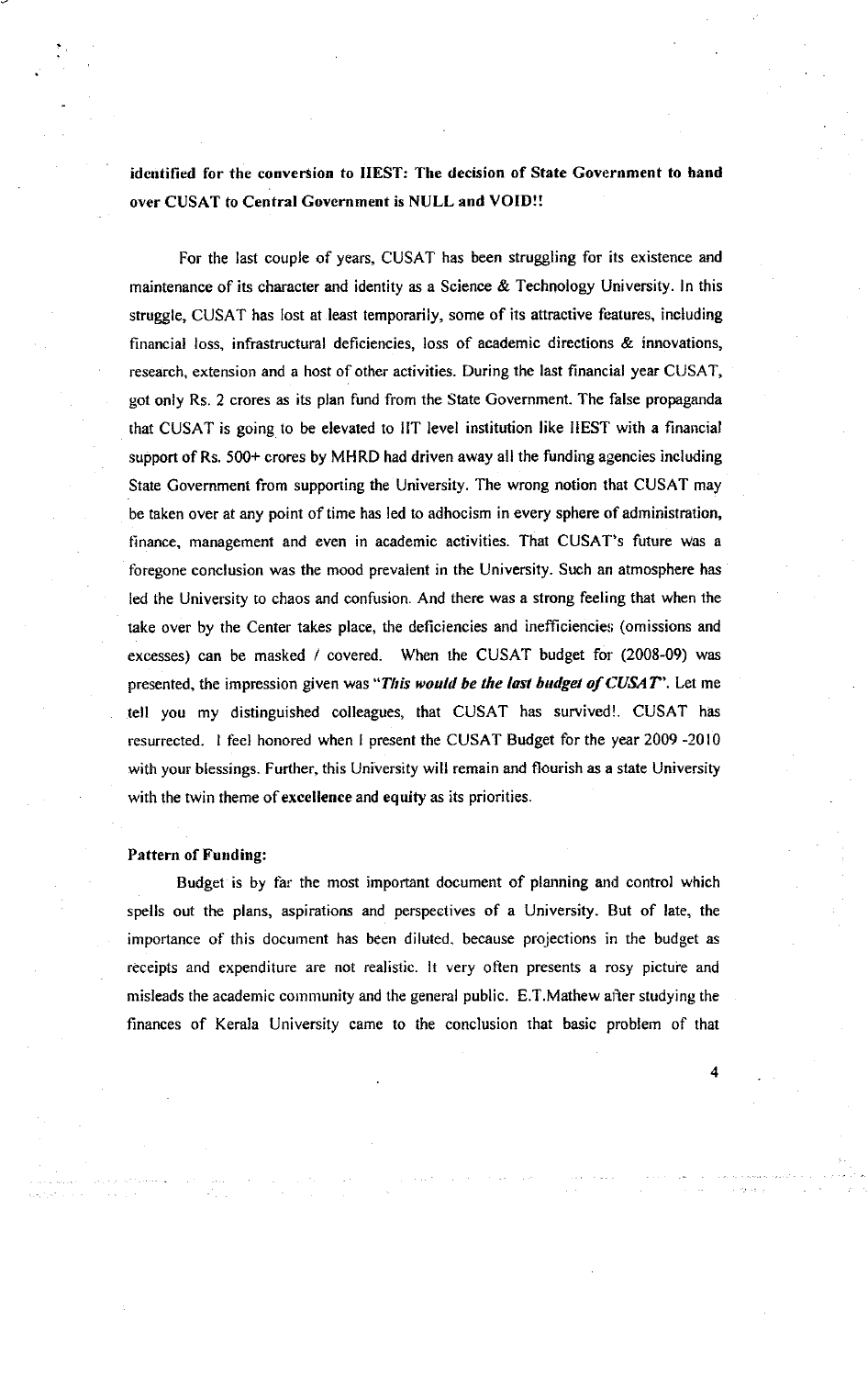University was that it did not have proper planning machinery. He noted that the development plan of the University was mostly characterized by *adhocism*. They were not based on any clear perspective of the development needs of University education.

Further resource mobilization at the moment is not that difficult, provided we can convince the people and the society about our needs. The observation in the book titled Public purse, Public purpose (1992) "that the society and the people will be all the more happy to contribute and nourish the University provided the tax payer is offered a better explanation than currently offered of what Universities accomplish with the This calls for a detailed work-study as well as an resources made available". organization study. Work studies have been conducted in CUSAT in 1992. But the suggestions made in the report have neither been discussed nor implemented by the University. Efficient utilization of the scarce resources is as important as generating additional resources. But this is not taking place currently in CUSAT.

The pattern of funding Higher Education has undergone drastic changes during the last two decades. Until 1990, Government was the principal financier of Higher Education and it was given in the form of subsidy. Private participation in Higher Education funding was moderate during 1960's, 70's and early 80's. But it declined drastically during late 1990's. Funding of higher education has taken so many U- turns as a result of the introduction of structural adjustment programmes. The pendulum has swung from one extreme to the other, i.e. public funding to private funding. As a result, higher education, a public good has become a purely private good. Privatization, Commercialization, "Corporatization" and Internationalization of Higher Education has become the rule of the day. The dictum 'let the buyer pay' is the mode of funding that is being followed now. It is to be noted that the concept of 'single source funding' for higher education institutions, irrespective of whether these are in the public or private domain, is sure to fail. Therefore multiple source funding or diversification of funding is a more healthy and sustainable mode of funding.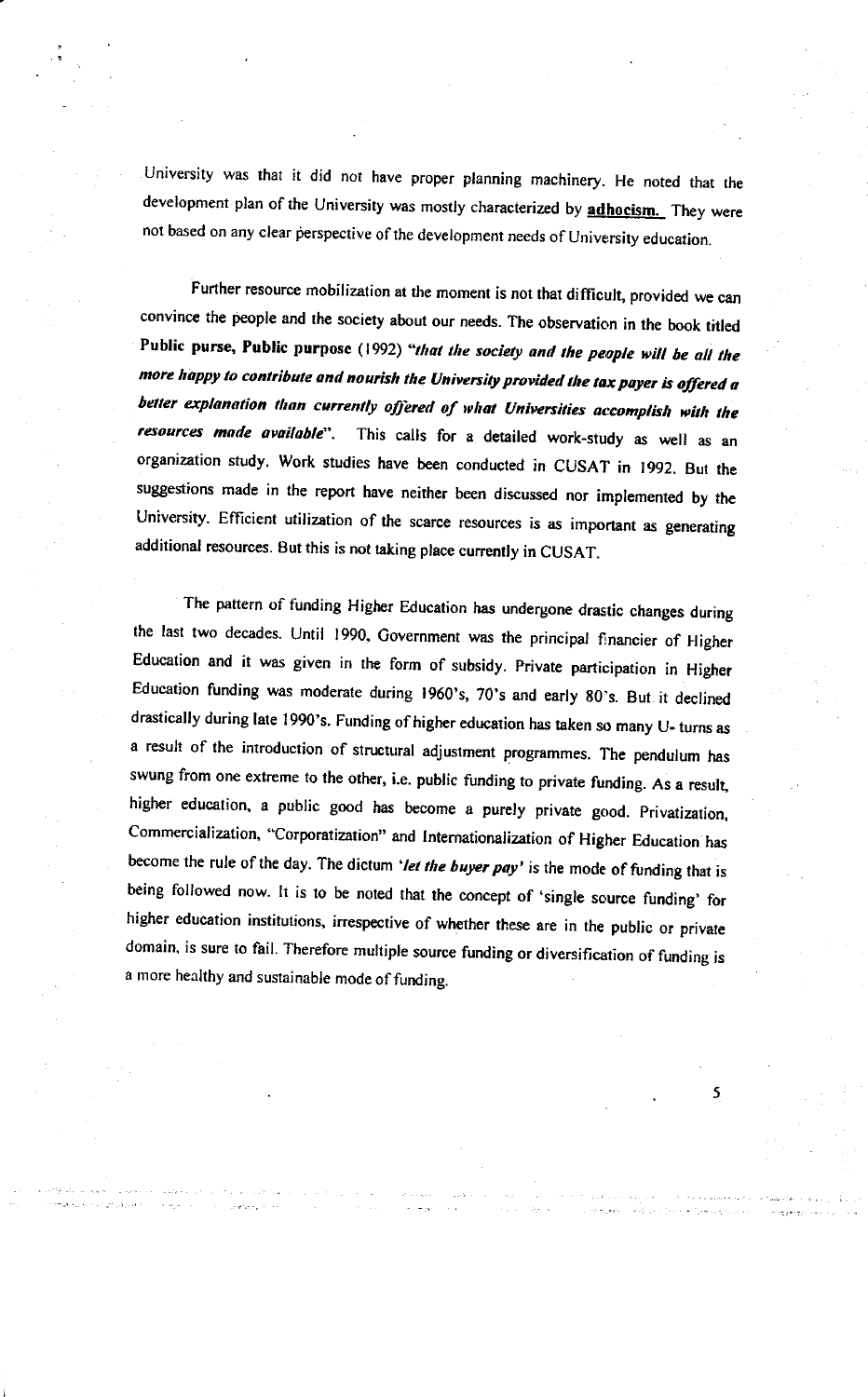Shifting the responsibility of funding is also a serious problem. Initially it was the responsibility of Government/Society. With the introduction of self financing education, the responsibility was shifted to parents. Later with banks coming forward with financing options, responsibility of funding further shifted to actual beneficiary/student. It is interesting to note that major financiers of higher education like Government, private agencies and the parents are all withdrawing from the responsibility of funding Higher Education, which in turn creates so much sociological problems. Hence it is desirable to adopt diversification of funding to make higher education more sustainable.

#### **CUSAT WITH FORESIGHT**

It is to be noted that today all our energies are directed historically rather than seeking to proactively involve in future learning systems. Paul Wildman of International Management Centre, Brisbane observes that 'In many ways the current University system is not able to cope up with the changes upon it. So much of the energy is absorbed within its bureaucracy and brick and mortar'. But it is not fair to put all the blame on the administrative system/ bureaucracy. In order to understand the perspective involved in the above statement, it is better to listen to Philip Altbach (2007) "Building impressive physical facilities are a start, but will by no means ensure success. The heart of any University consists of its faculty - the Professors who do the academic work and who must have the autonomy to shape the institutional programmes. Academic leadership is also a necessity - leadership with an intellectual vision as well as the ability to build and manage a complex organization". The administrative and academic leadership must work together as supplementary and complimentary factors, but the greatest responsibility of taking University forward lies more on the executive body and We cannot blame the administrative staff for the deficiencies and the Chairman. inefficiencies of the system. Maladies that afflict our existing University functioning include:-

a) Decisions are adhoc and so successful implementation becomes difficult.

b) Lack of motivation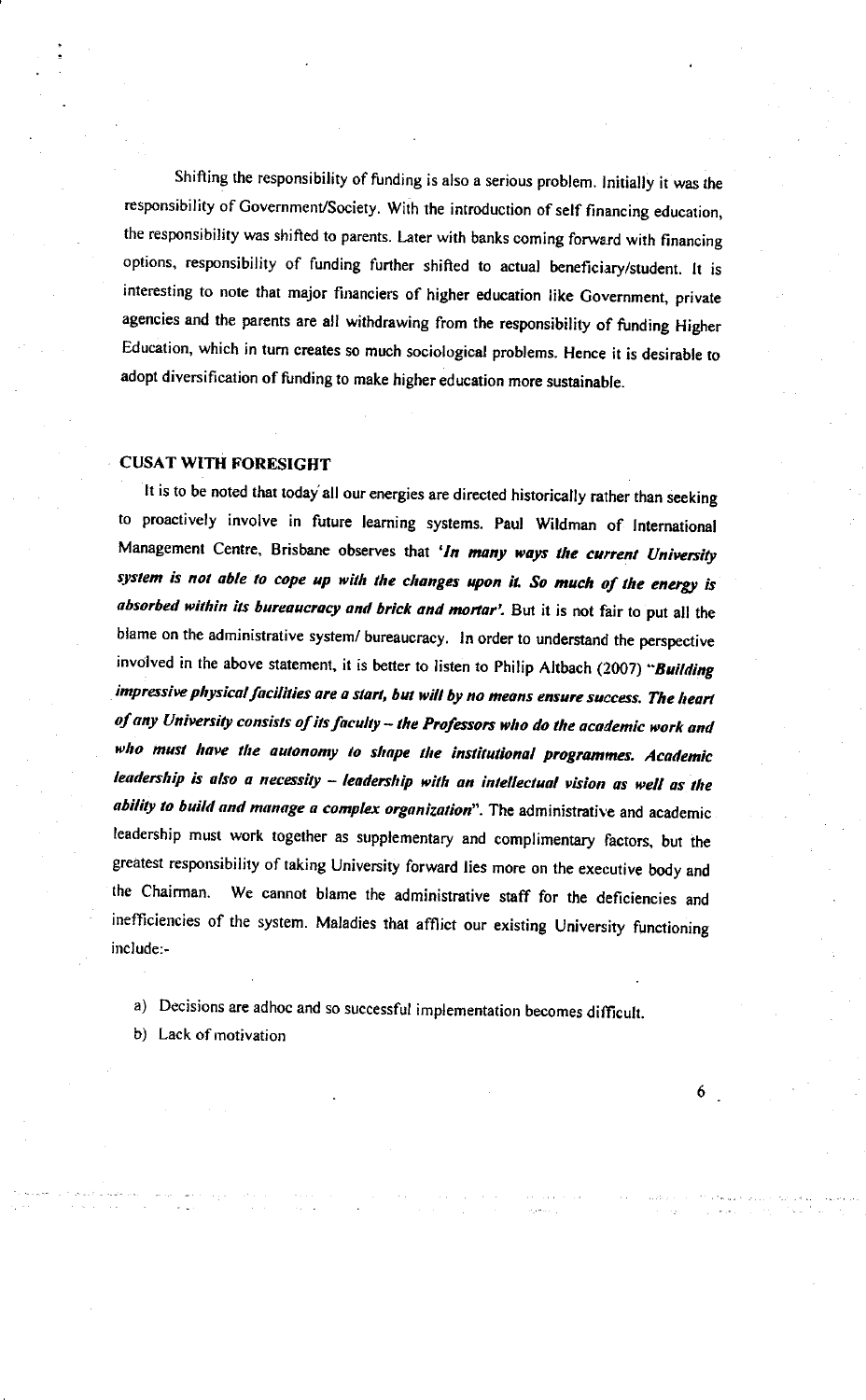- c) Insufficient Orientation and Training
- d) Working conditions and atmosphere not conducive
- $e)$ Lack of faculties
- f) Lack of monitoring
- g) Lack of Accountability /Responsibility

In the past, Universities were known for their monopolies over knowledge and information. University learning was unchallenged based on universal rationality. But as of now, knowledge and information processing have undergone radical changes. Universities were monophonic before - one way or limited ways of knowing. But knowledge and information flowing from the information super highways and other diverse sources are to be meticulously articulated and incorporated into our system. As a result, the *monophonic* Universities are to be transformed into *polyphonic* Universities many ways of knowing and many sources of knowledge. In the present scenario, the trend in Universities across globe is 'Knowledge for wise action'.

This calls for more extension activities and CUSAT has to be diversified to achieve this. CUSAT has to start interacting with the society, incorporating our rich traditional systems of knowledge into the mainstream which call for an immediate Academic Audit. - This audit may help strengthen the existing systems of study, to consequently decide upon the new priorities etc. The major thrust/focus areas are to be identified and a blue print for implementation is to be chalked out. While switching over to the new paradigm, care is to be taken, not to create information numbed minds. One can hear T.S. Eliot lingering in the background, "Where is the wisdom we have lost in knowledge? Where is the knowledge we have lost in information!"

In the International Encyclopedia edited by Philip Altbach, there is an article on History of Universities. An Indian academic put it thus in 1917, 'The University of Calcutta is a foreign plant imported into this country, belonging to a type that flourished in foreign soil..... the new system was introduced in entire ignorance and complete defiance of the existing social order, regulating the everyday life of an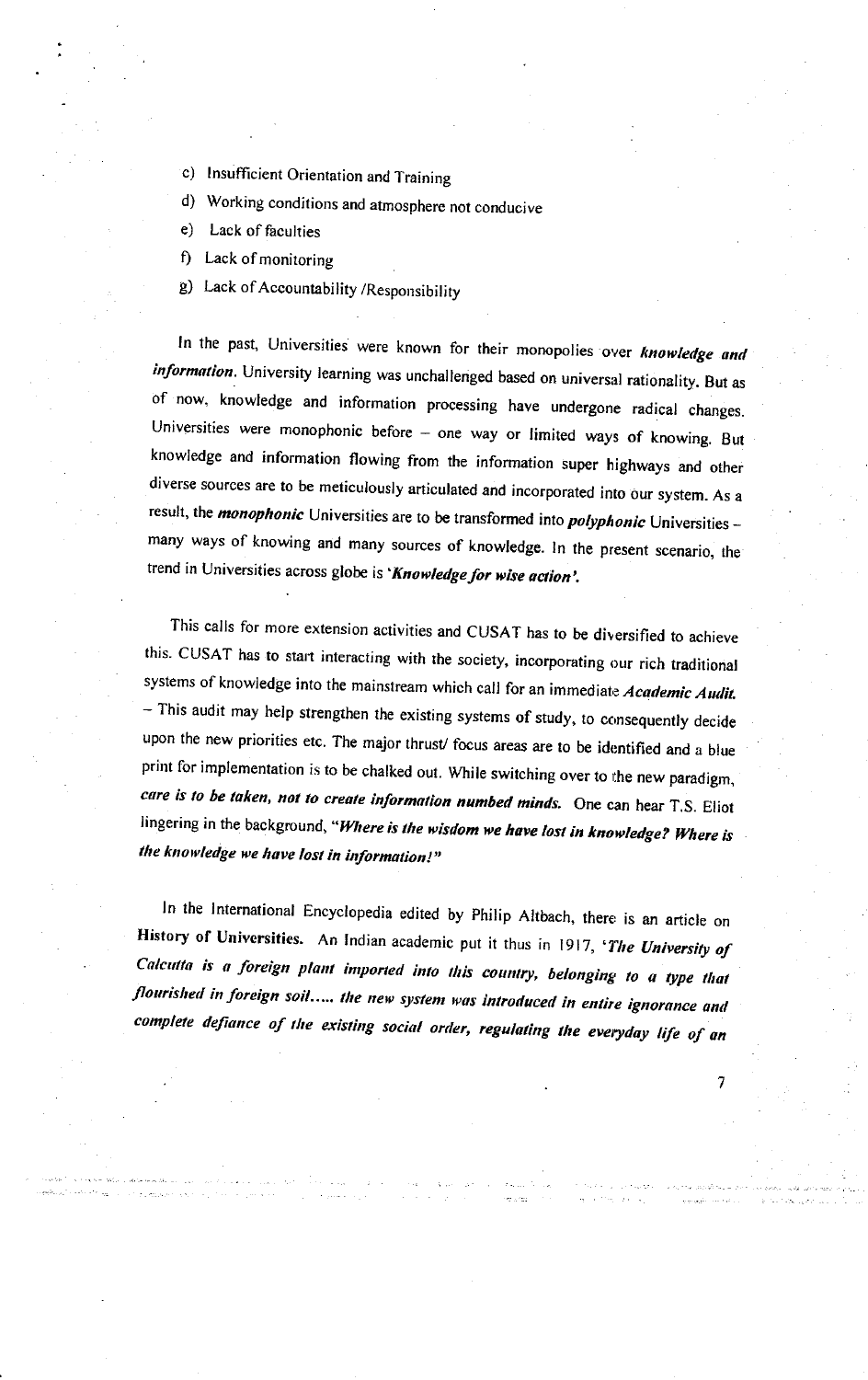ancient people'. Therefore the characteristics of future sensitive educational system will/ should seek to achieve:

- $a$ To be Holistic and Trans-disciplinary - Insight, foresight and wisdom
- $\mathbf{b}$ Strategic alliance with Industries
- Knowledge economy and Post market economy c)
- d) Social context
- **Corporate Universities**  $e)$
- $\mathbf{f}$ **Labour Market Context**
- A. Globalization forces countries and corporates to compete in the International economy and knowledge is the tool for growth and development. Knowledge is of growing importance as a factor of economic growth. Information and Communication revolution has drastically transformed the capacity to store, transmit and use information. We have to visualize a University without academic departments, without preset courses, and degree awarded which is valid only for few years after graduation and so on. This is because knowledge is doubling every 18 months, and this calls for the University to adapt to these transitions. It is in this context that we should see the emergence of the Corporate Universities with above said vision and it is very much linked to the decline of a Nation State.

Bill Reading (1996) in his book 'The University in Ruins' observes that the University is becoming a different kind of institution, one that is no longer linked to the destiny of the nation- state by virtue of its role as producer, protector and in inculcator of an idea of National Culture. Accordingly, the University is no longer thought of as an ideological apparatus, but treated as an autonomous bureaucratic corporation. He observed that University is not just like a Corporation; it is a Corporation. Students in the University are not like Customers; they are customers. This is the neo-liberal agenda of the corporate universities and internationalization of higher education.

B. The trend in the labor market context is to be viewed seriously. Many jobs may disappear (already disappeared) because of the technological leap. Corporates are moving offshore with the subsequent emergence of low job economy-

Я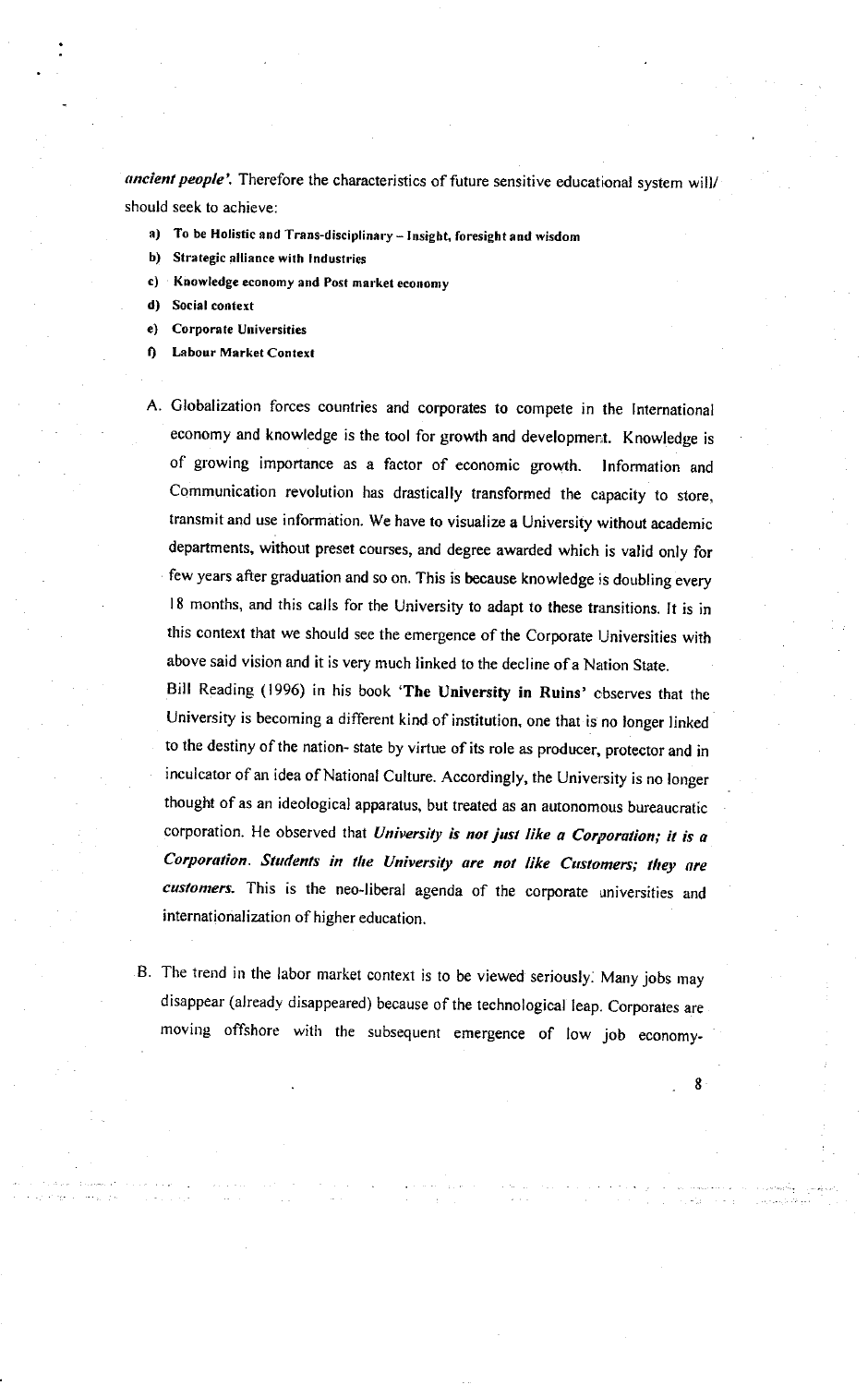outsourcing. We have to be prepared even for ajobless future. Already very many social classes are getting irrelevant and may disappear. According to Ceorgio Agamben- The Coming Communities (1993), the commodity value of human labour is becoming irrelevant in an ever more automated world.

Two irreconcilable and potentially warring forces  $-$  one: the new cosmopolitan elite who control the technologies and forces of production and the other: permanently displaced workers. Hence a great deal of Social Engineering is required to address the problem of the displaced and marginalized from the hightech global economy. This calls for strengthening the University's Social Science faculty and the development of Science and Technology is to be guided by Social Engineering.

C. In the world we live in, the borders are disappearing, and we very often say that <sup>a</sup> Clobal Village is emerging. But what is to be realized, according to researchers in Future Studies is that, the world is getting fragmented. The World which was more socially, economically and environmentally stable before shows symptoms of fractures and degradation. This is again supported by the observation of Paul Wildman (1998) that many of the yesterday's *Certainties* are now shards. The reality is that these fractures are deepening. The University has to have the realization that we are working in a real fragmented world. University has to be rebuilt on the four pillars of knowledge proposed by UNESCO (1999) for perfect co-existence of mankind:

- a. Learning to know
- b. Learning to do
- c. Learning to live together
- d. Learning to be

This is in perfect harmony with the cultural ethos of our tradition which is built on the principle of coexistence.

I now move on to presenting before this augusr house a broad outline of the Budget proposal for the year 2009- 10.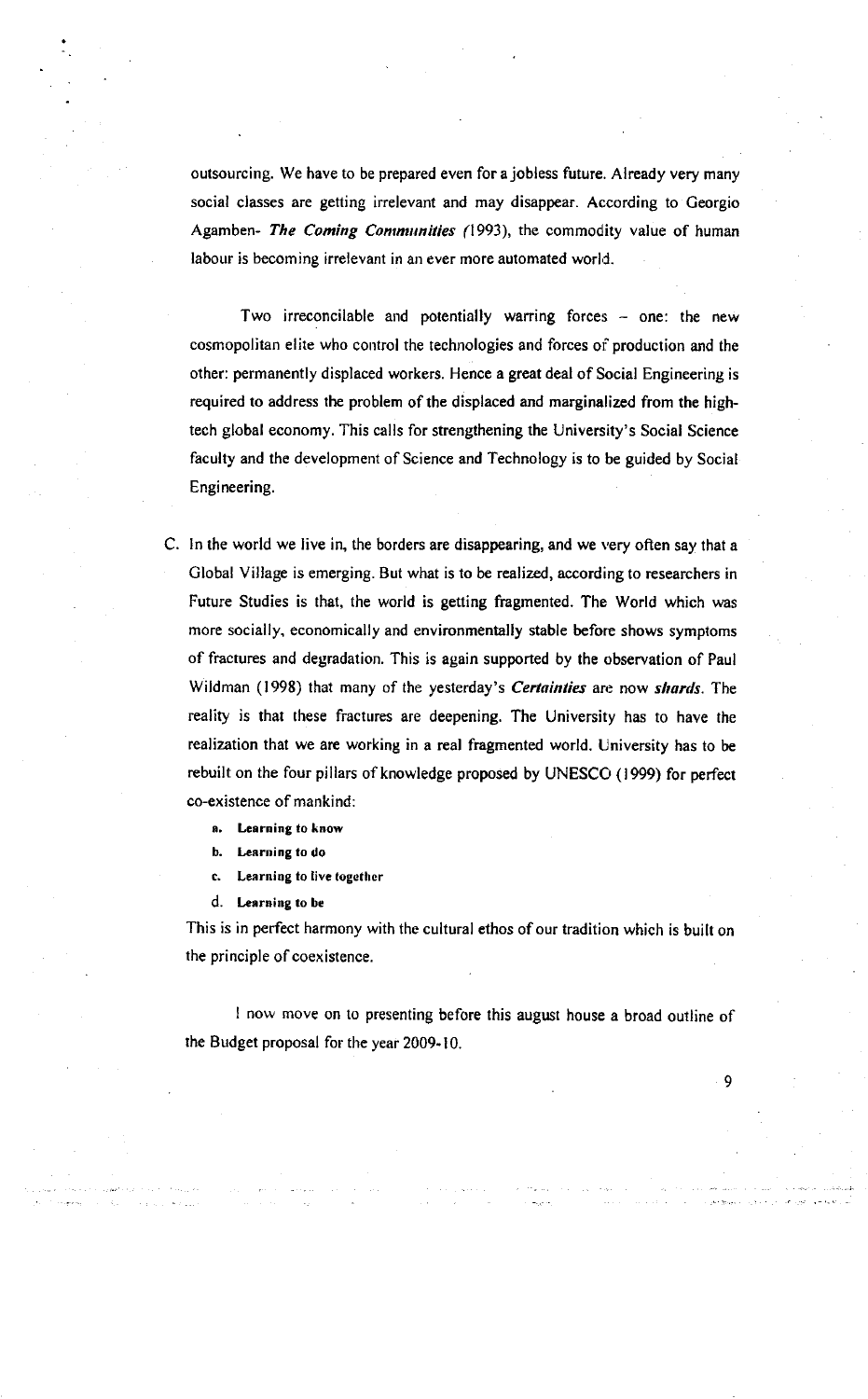# Budget for 2009-10 -a summary

## Table: I Revised Budget Estimates 2009\_09

(All Figures are in Rs lakhs)

| <b>NON-PLAN</b>          |         | <b>PLAN</b>              |         |
|--------------------------|---------|--------------------------|---------|
| Opening Balance:         | 1449.25 | <b>Opening Balarice:</b> | 2054.93 |
| Receipts in year $\cdot$ | 3742.92 | Receipts in year:        | 2247.38 |
| Less: expenses           | 4502.08 | Less: expenses<br>÷      | 2052.08 |
| Closing Balance :        | 390.09  | <b>Closing Balance:</b>  | 2250.22 |

## Table 2: Budget for 2009- l0 (Main)

(All Figures are in Rs lakhs)

NON-PLAN PLAN Opening Balance: 390.09 Opening Balance: 2250.22

Receipts in year: 4031.61 Receipts in year: 3753.52<br>Les: expenses: 5145.26 Less: expenses: 4657.06 Les: expenses: 5145.26 Less: expenses: 4657.06<br>Closing Balance: -723.57 Closing Balance: 1346.68 Closing Balance: 1346.68

### Table 3: Budget for 2009-10 (SOE)

(All Figures are in Rs lakhs)

### **NON-PLAN**

Opening Balance: 3282.34 Receipts in year: 960.59 Less expenses: 27g6.Ss Closing Balance: 1446.38

Fall in funds level due to intention to develop infrastructural facilities & providing pension funds

 $10<sup>°</sup>$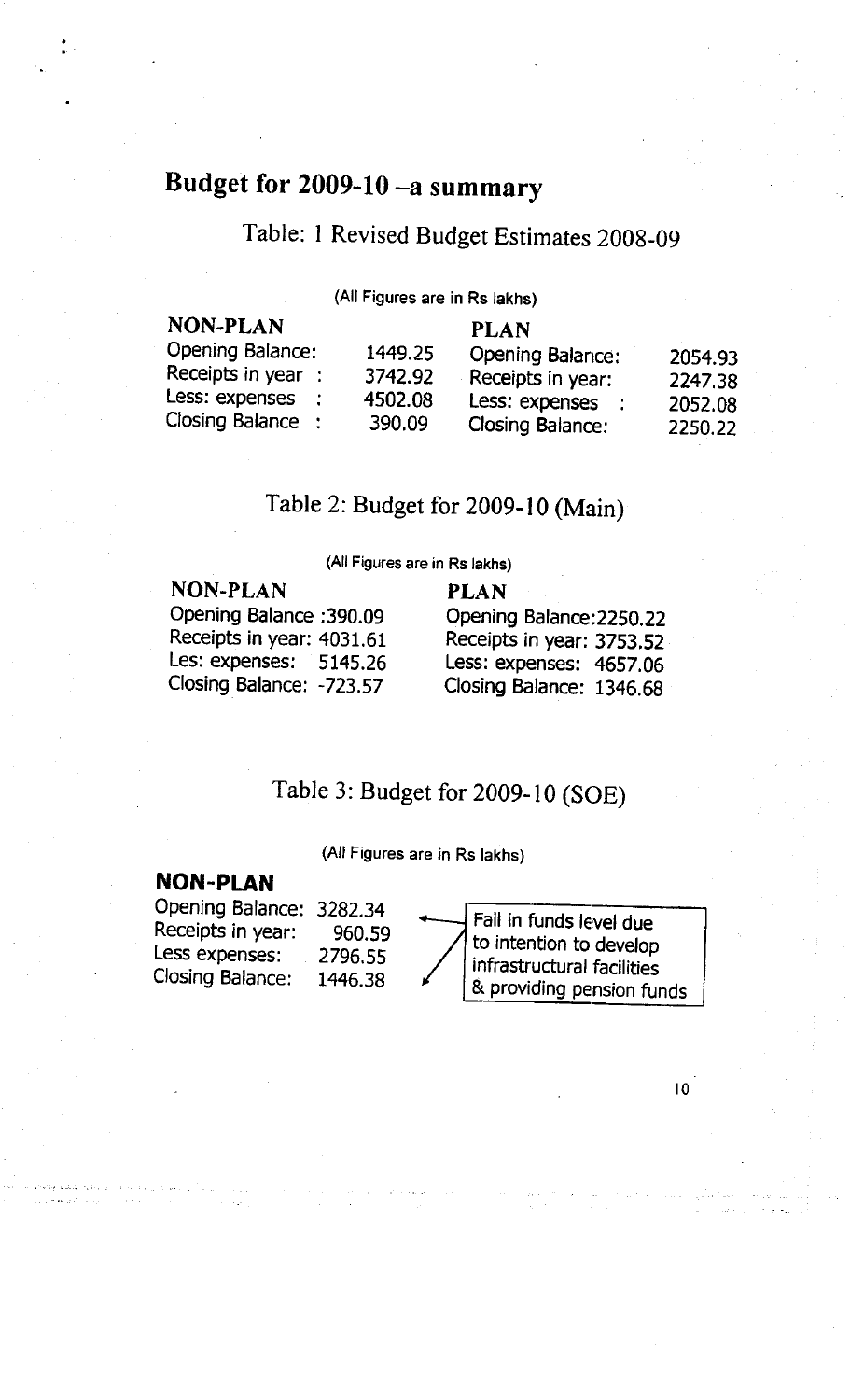# Table 4: Budget for 2009-10 (KMSME)

All Figures are in Rs lakhs

### **NON-PLAN**

| <b>Opening Balance:</b> |    | -781.13 |
|-------------------------|----|---------|
| Receipts in year :      |    | 208.32  |
| Less: expenses          | ÷  | 386.96  |
| <b>Closing Balance</b>  | t. | ۰.      |
| $0.50$ $70$             |    |         |

# Table 5: Budget for 2009-10 (CUCEK)

NON-PLAN Opening Balance: Receipts in Year: Less: expenses: Closing Balance:

(All Figures are in Rs lakhs)

25t.49

76s.38

529,13

15.24

Making this Budget was an interesting exercise, starting with a preliminary meeting with Hon. Vice Chancellor, followed by interactions with members of the Standing Committee of the Syndicate on Finance & Purchase, University Union, student representatives, Heads of departments, Teaching and Non teaching staff organizations and officers from the Finance wing. In the process, I have understood a lot more about this University and my confidence that we can work together to improve has increased.

Tables above have given the summary of the Revised Budget estimates for the previous year 2008-09 and the Budget estimates for the coming financial year 2009-10. A look at the revised budget estimate of financial year 2008-09 shows that we have a closing balance of Rs. 3.9 crores in non-plan and Rs. 22.5 crores in plan funds. A look at the campus shows that there are a large number of projects waiting to be completed and requiring funds. I have made attempts to use the funds available to plan as many priority projects as possible. I have given priority

ll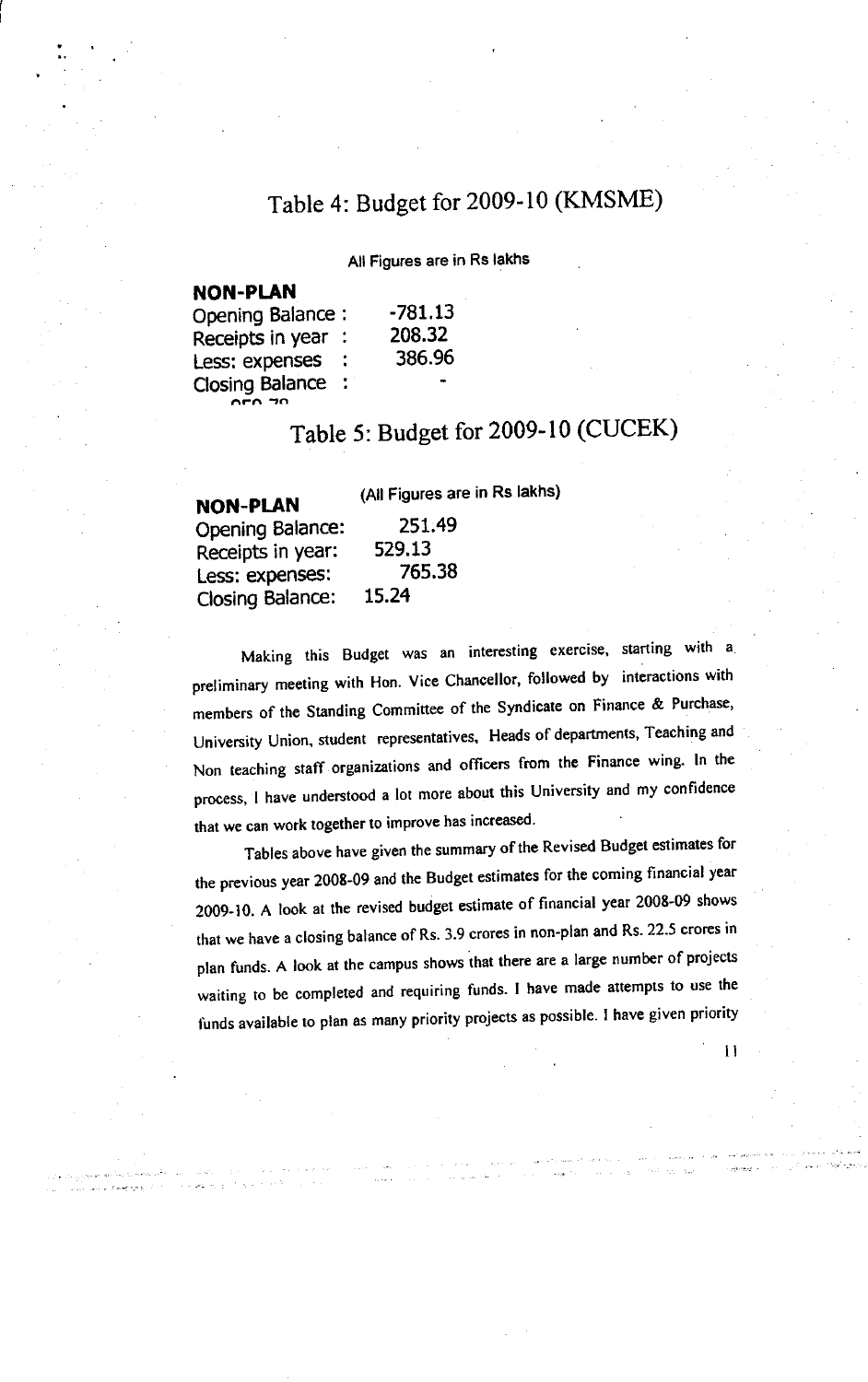to complete the ongoing/ abandoned projects which are considered most essential for the University.

## Funds have been ear marked for completion of the following ongoing of dormant projects:

- SOE Software Engineering Block
- CUCEK- Main Building Complex
- Road widening from National Highway to Administrative building
- SOE Girl's Hostel
- Seminar Complex completion

### I have also proposed the following new Infrastructure projects:

- Open Air Auditorium-Roofing
- Extension of 3rd floor of Administrative Building
- Multi purpose building for SOE classrooms and Convention Centre
- Common Amenities Centre
- Extension of road to Canteen Junction and landscaping in a phased manner
- Renovation of Visiting Faculty Complex

### The plans I propose in the area of academics are retated to the following:

- School of Industrial Fisheries -developing into a world class institution with the help of Ministry of Fisheries with an outlay of Rs.5 crores
- O coir and Geo-textiles studies and research (an inter-disciplinary centre to be funded by Central & State Govt, Coir board etc.)
- Nano-Technology Centre (an inter-disciplinary centre)
- Global warming- Environment monitoring and other projects
- Non-conventional Energy Centre
- IPR-Strengthening of the existing centre at School of Legal Studies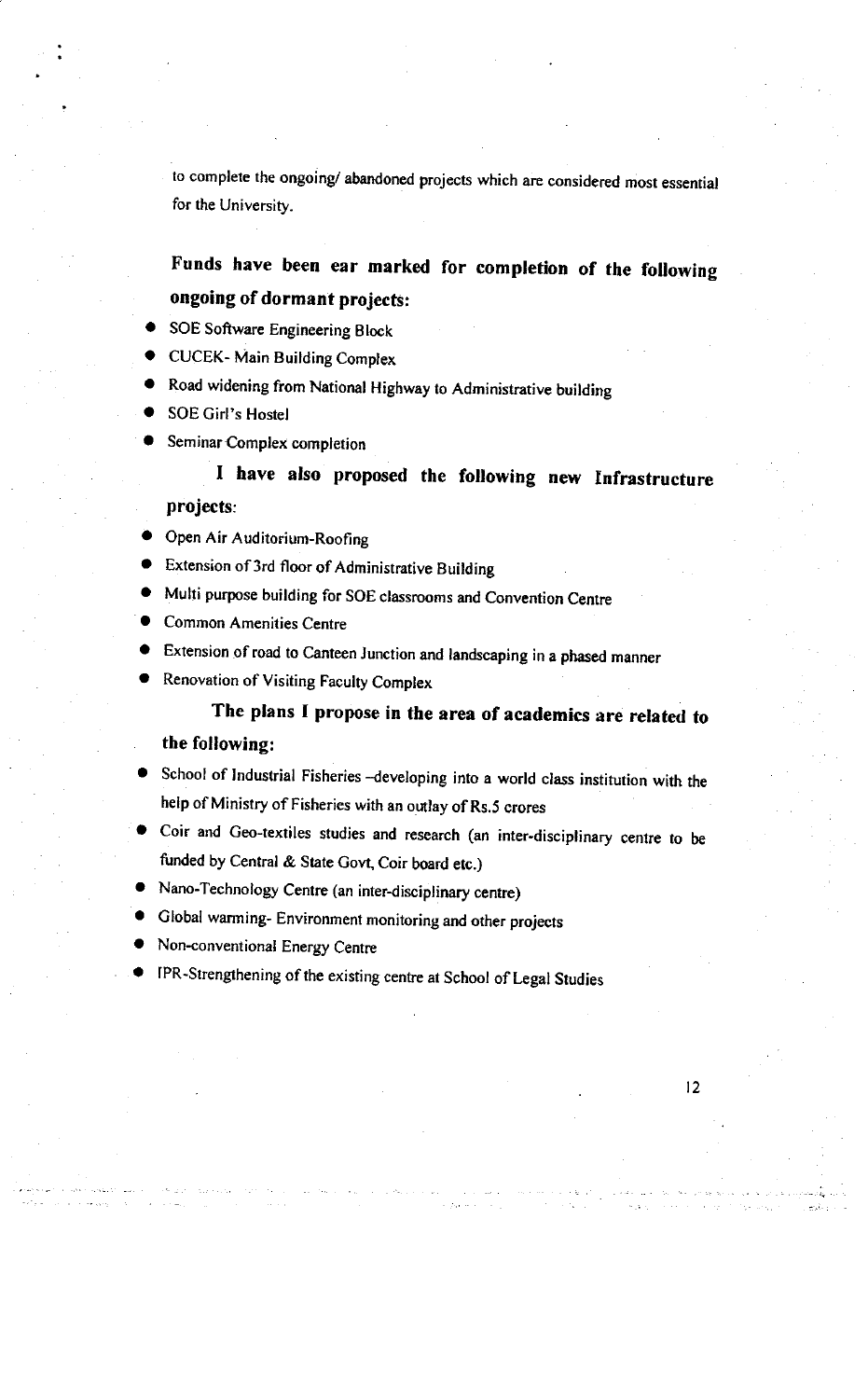Infrastructure facilities in departments with large student population such as School of Management Studies and Department of Computer Applications to be strengthened

Keeping in mind the requirements of the students I have provided for the following:

- a Open air auditorium to have roof for holding programs saving lakhs of Rupees now spent by the students to make temporary arrangements
- University research fellowships to be increased from 120 nos to 150 nos
- Amount for M.Phil scholarship to be increased from Rs.600 to Rs 1000
- Fund to Union increased
- Completing Ladies hostel for B.Tech

To connect with the world, to connect with great scientists and the tradition of science, and to showcase the University and organize the annual homecoming of our Alumni and to come together and cetebrate, I propose that the following Days be celebrated by the University:

- CUSAT DAY-with Open House, Seminar and Alumni get together
- World Environment day
- Science Day
- And other important days to be remembered

Some common facilities that I have identified for development and assistance are;

- CIRM-Knowledge hub- Software development support centre
- Incubation centre and Industry-University interaction cell
- Housing the Directorates of Management of Budget and Resources and Sponsored Research and Indusrial Consultancy
- **D** University Library-additional space & Infrastructure for CUSAT-Document Delivery System.

t3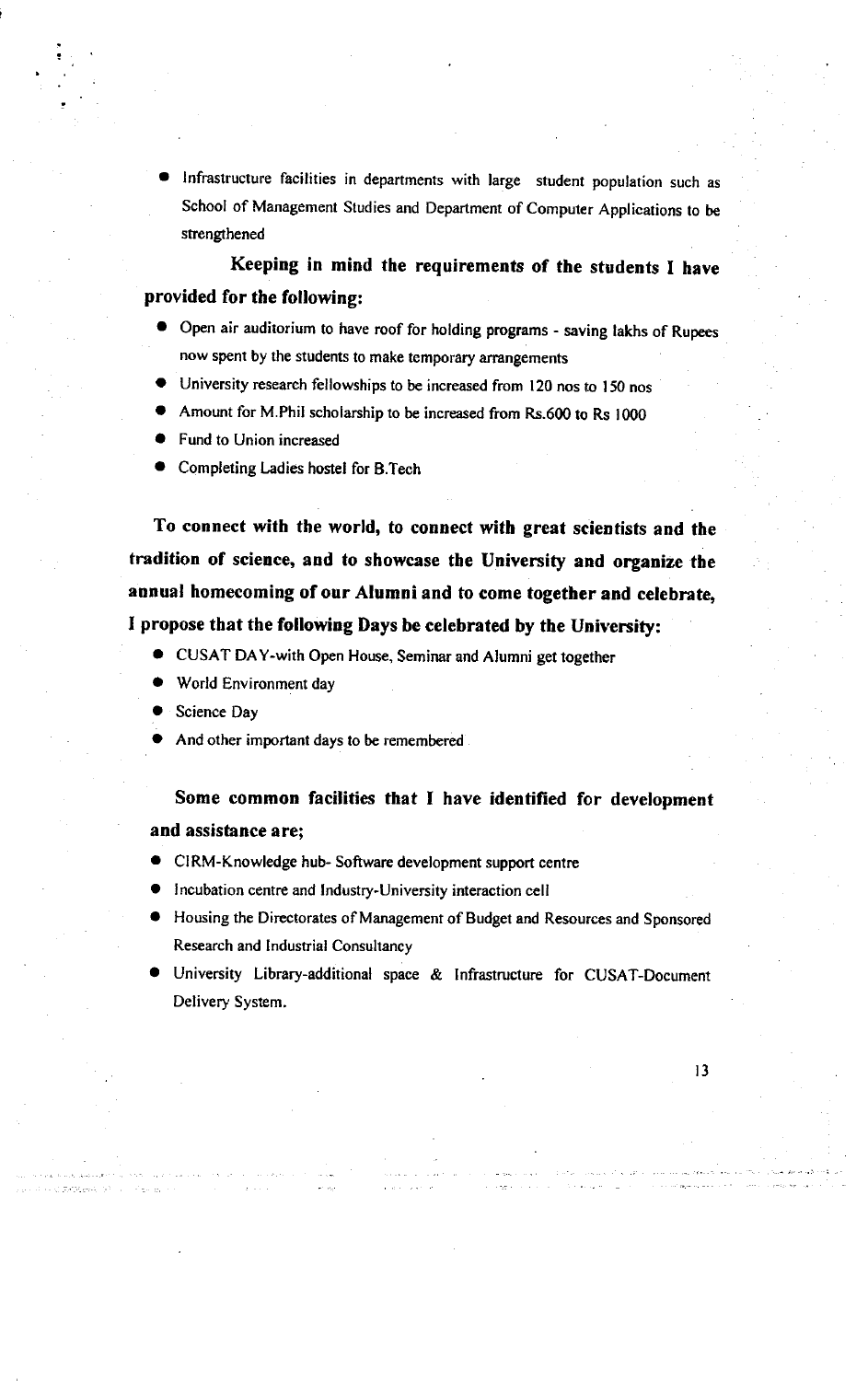I have noted that a lot needs to be done to improve the administration in the University for which some of the things I propose for the year  $2009-10$  are:

- **Staff Training**
- Work study and process simplification
- Increased use of IT in phased manner
- Electronic repository of Govt. orders and other important documents for reference
- Mechanism for periodic monitoring of work Admin, Exam and Finance

During the pre-budget meeting I had with the officers from Finance, I have been able to gauge what they would like to have and <sup>I</sup> propose the following for them:

- Staff Training
- Complete Payroll & Financial Accounting System to be computerized
- **•** Procedure manual for Purchase and incurring all other expenditure if need be by making Starutes
- Accounting manual
- More space for Finance wing

For the student community the examination wing provides much reguired services, in order to improve things in the examination section I have the following plans:

- A vision document and Exam manual to be released and implemented
- Training to be given for Teachers / Examiners
- a ARIS Lab Upgradation

>.-

- More space to be given for Exam Wing
- Issue of Degree Certificates to all PG students /UG students along with Result release

t4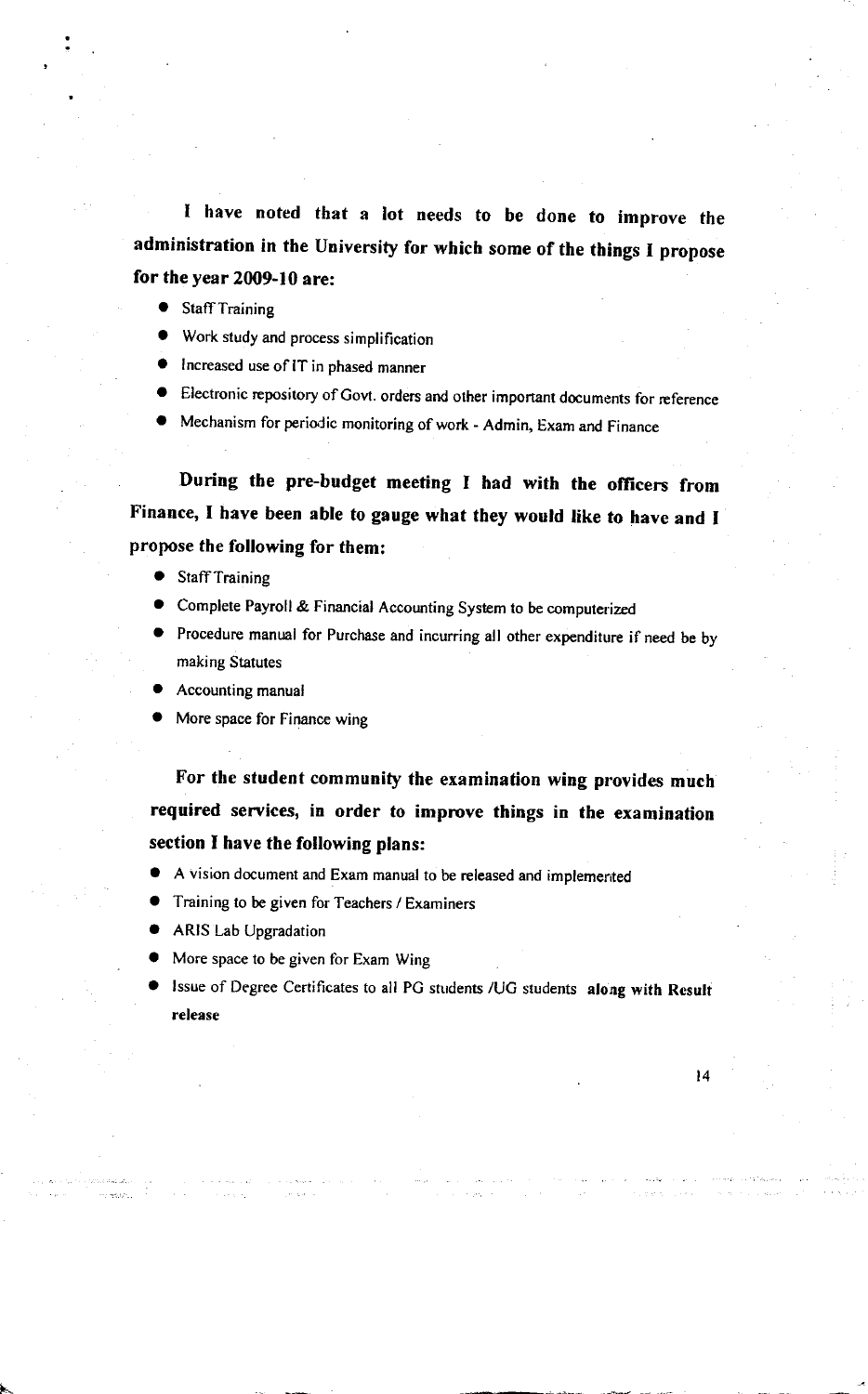A budget must not forget welfare. For this I have the following within the limits of the funds available:

- Health centre to be made operational in collaboration with CAPE Medical college
- Staff Day celebrations Rs 1 Lakh provided
- Rest room for Lady staff in Administrative building
- Improvements in Day Care Centre
- Faculty Club renovation and space for Staff Club

The Alumini of a University is a very important resource, we would like to increase our interaction with our Alumni and seek their help in developing this University for which I suggest the foltowing:

- o Alumni relations to be srrengthened at deparrment rever and an apex body at University level also to be formed for this
- Alumni to be given accommodation if they so desire when visiting campus
- Plans to generate Rs. 5 crores by tapping the Alumni

Some of the other things planned which I have not mentioned earlier a re:

- Athithi Bhavan rooms improvement
- 'Ship in Campus' to be completed soon
- Infrastructural facilities at SOE to be provided.
- Divisions relocation to be done
- C-SiS: Additional support to be provided.

The budget figures that I have presented show a Non-Plan defecit of Rs 723.57 **Earths**<br>of Rs 723.57 **everes.** This will not create a cash flow problem in the University. I have action plans to reduce this deficit. My plans to reduce deficit and get more funds to CUSAT include doing the following:

I5